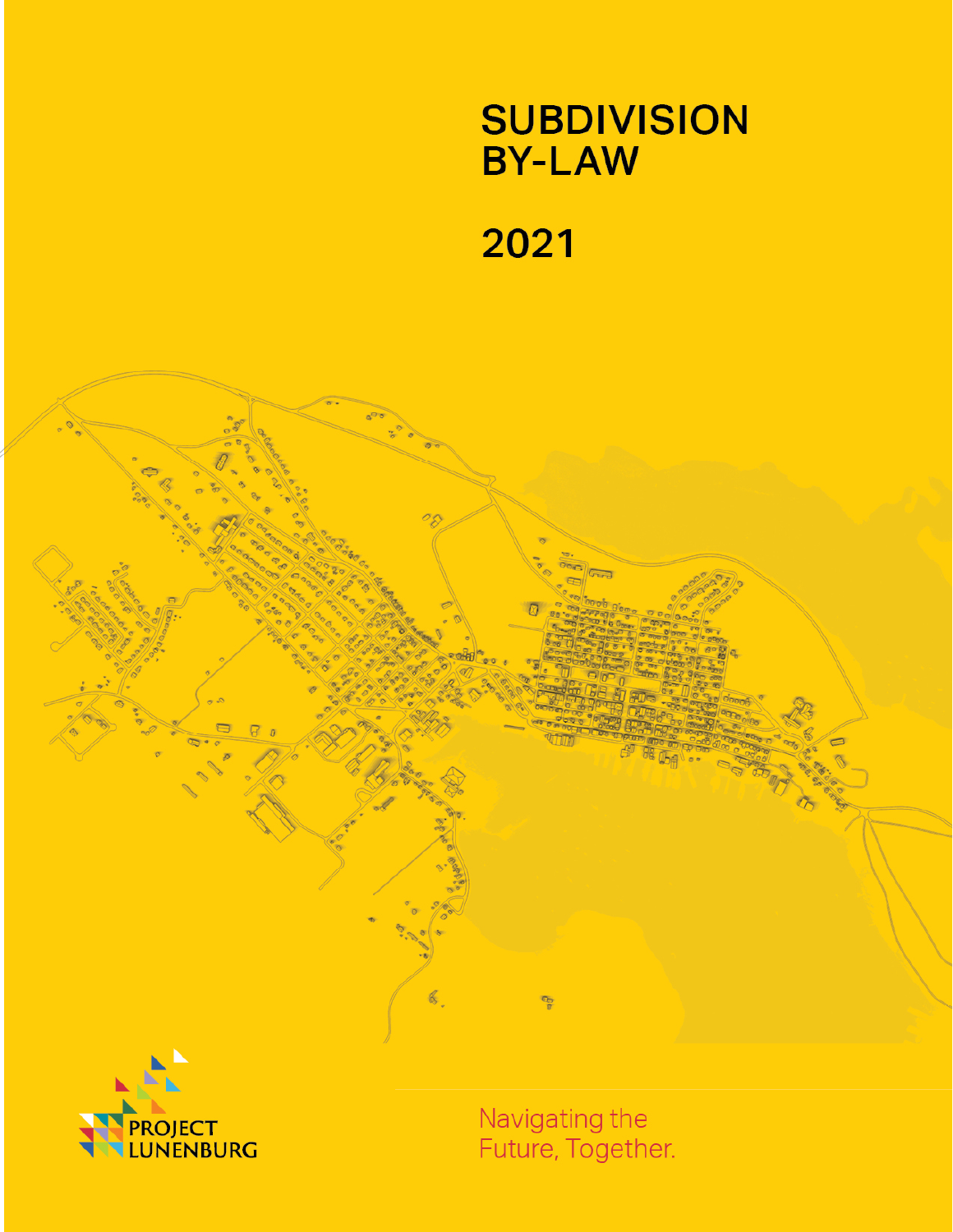#### TOWN OF LUNENBURG SUBDIVSION BY-LAW, 2021

First Reading: June 22, 2021 Second Reading: July 27, 2021 Approved by the Minister of Municipal Affairs: September 1, 2021 Notice of Effect: September 22, 2021 With Amendments to: N/A

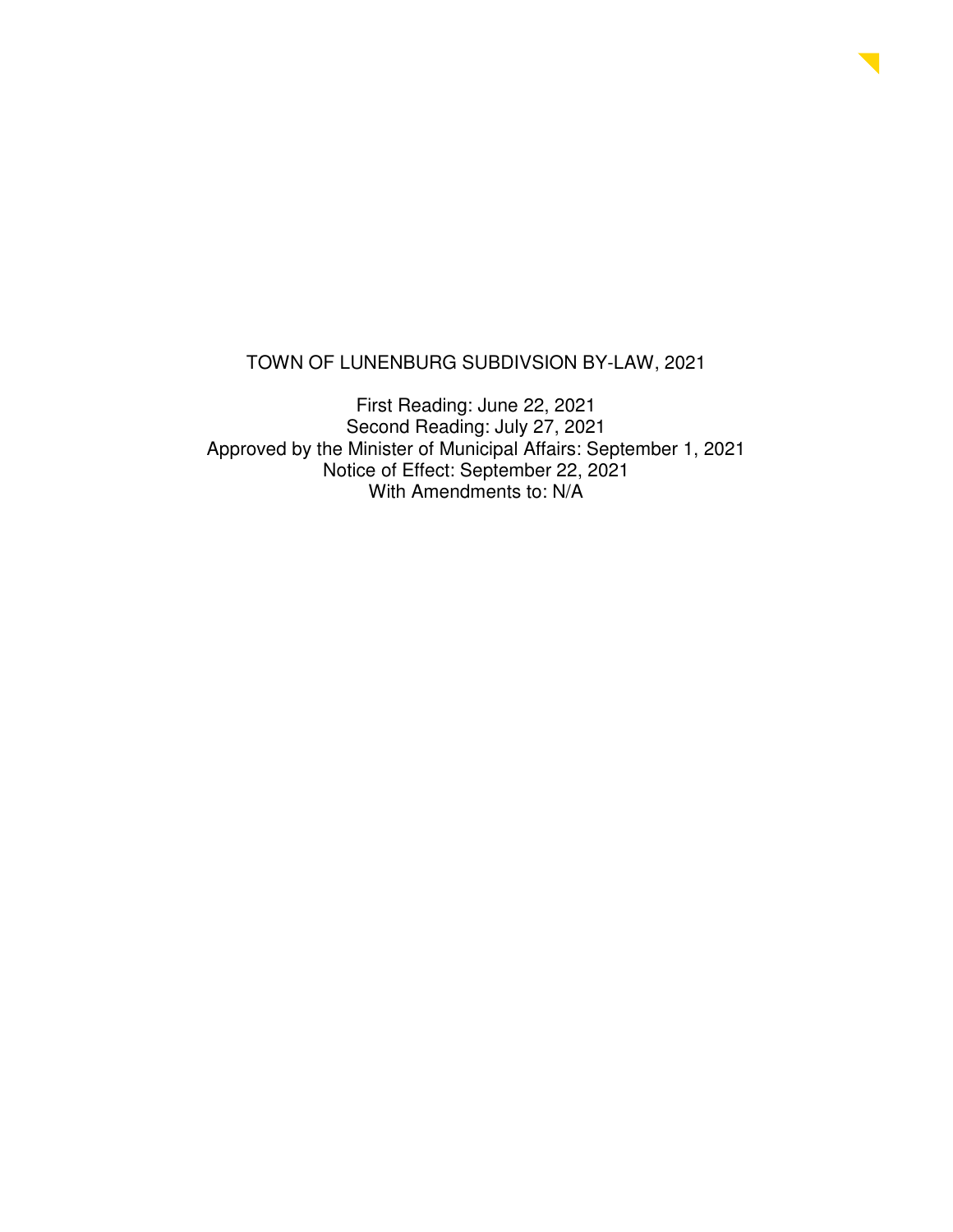

## **Table of Contents**

| 1              |      |  |  |
|----------------|------|--|--|
| $\overline{2}$ |      |  |  |
| 3              |      |  |  |
|                | 3.1  |  |  |
|                | 3.2  |  |  |
| 4              |      |  |  |
| 5              |      |  |  |
|                | 5.1  |  |  |
|                | 5.2  |  |  |
|                | 5.3  |  |  |
|                | 5.4  |  |  |
|                | 5.5  |  |  |
|                | 5.6  |  |  |
|                | 5.7  |  |  |
| 6              |      |  |  |
|                | 6.1  |  |  |
|                | 6.2  |  |  |
|                | 6.3  |  |  |
|                | 6.4  |  |  |
|                | 6.5  |  |  |
| 7              |      |  |  |
| 8              |      |  |  |
| 9              |      |  |  |
|                | 9.1  |  |  |
|                | 9.2  |  |  |
| 10             |      |  |  |
|                | 10.1 |  |  |
|                | 10.2 |  |  |
|                | 10.3 |  |  |
|                | 10.4 |  |  |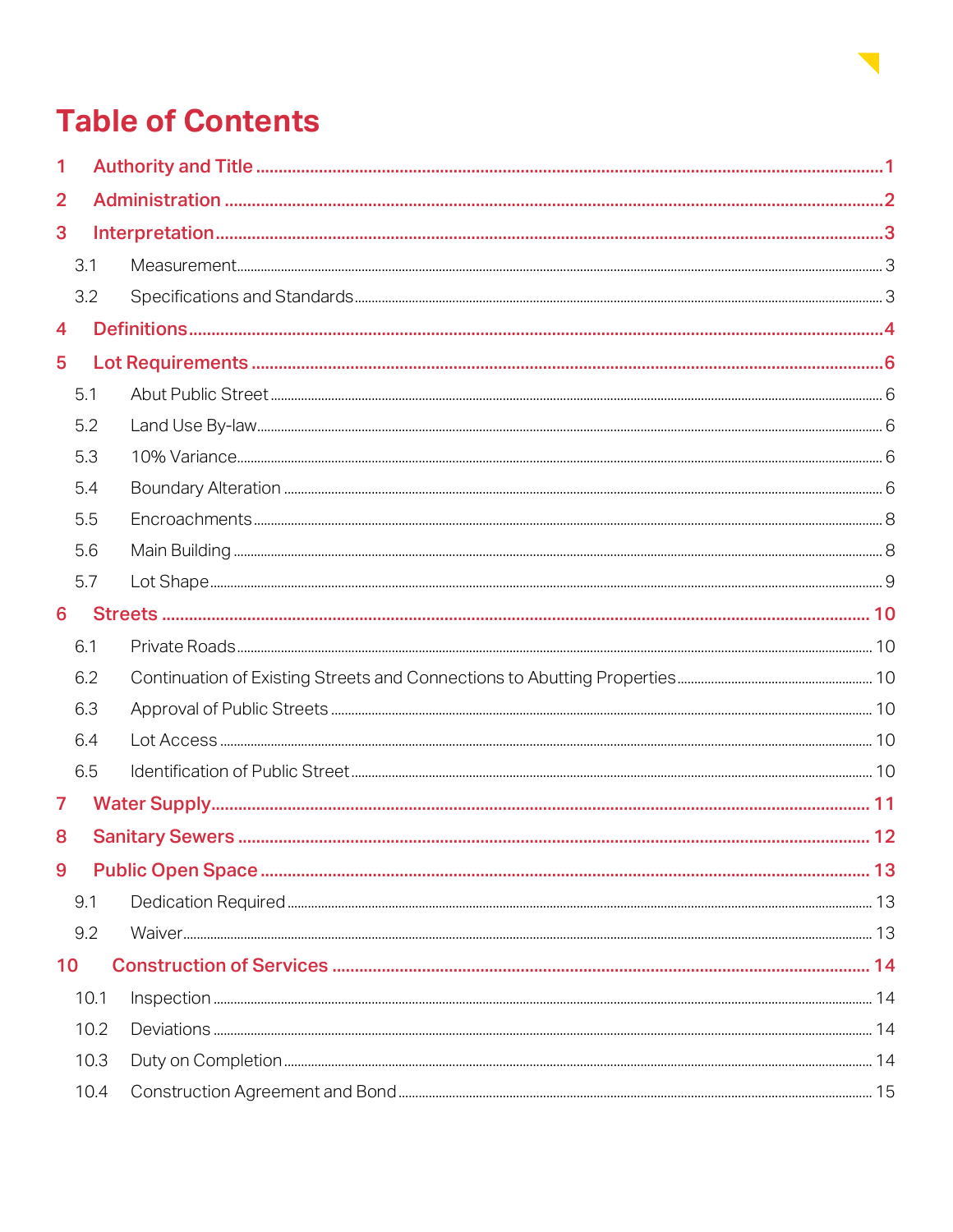

| 11              |  |
|-----------------|--|
| 11.1            |  |
| 11.2            |  |
| 11.3            |  |
| 11.4            |  |
| 11.5            |  |
| 11.6            |  |
| 11.7            |  |
| 12 <sub>2</sub> |  |
| 12.1            |  |
| 12.2            |  |
| 12.3            |  |
| 12.4            |  |
| 13              |  |
| 13.1            |  |
| 13.2            |  |
| 13.3            |  |
| 14              |  |
| 14.1            |  |
| 14.2            |  |
| 14.3            |  |
| 14.4            |  |
| 15              |  |
| 15.1            |  |
| 15.2            |  |
| 15.3            |  |
| 15.4            |  |
| 15.5            |  |
| 15.6            |  |
| 15.7            |  |
| 15.8            |  |
| 15.9            |  |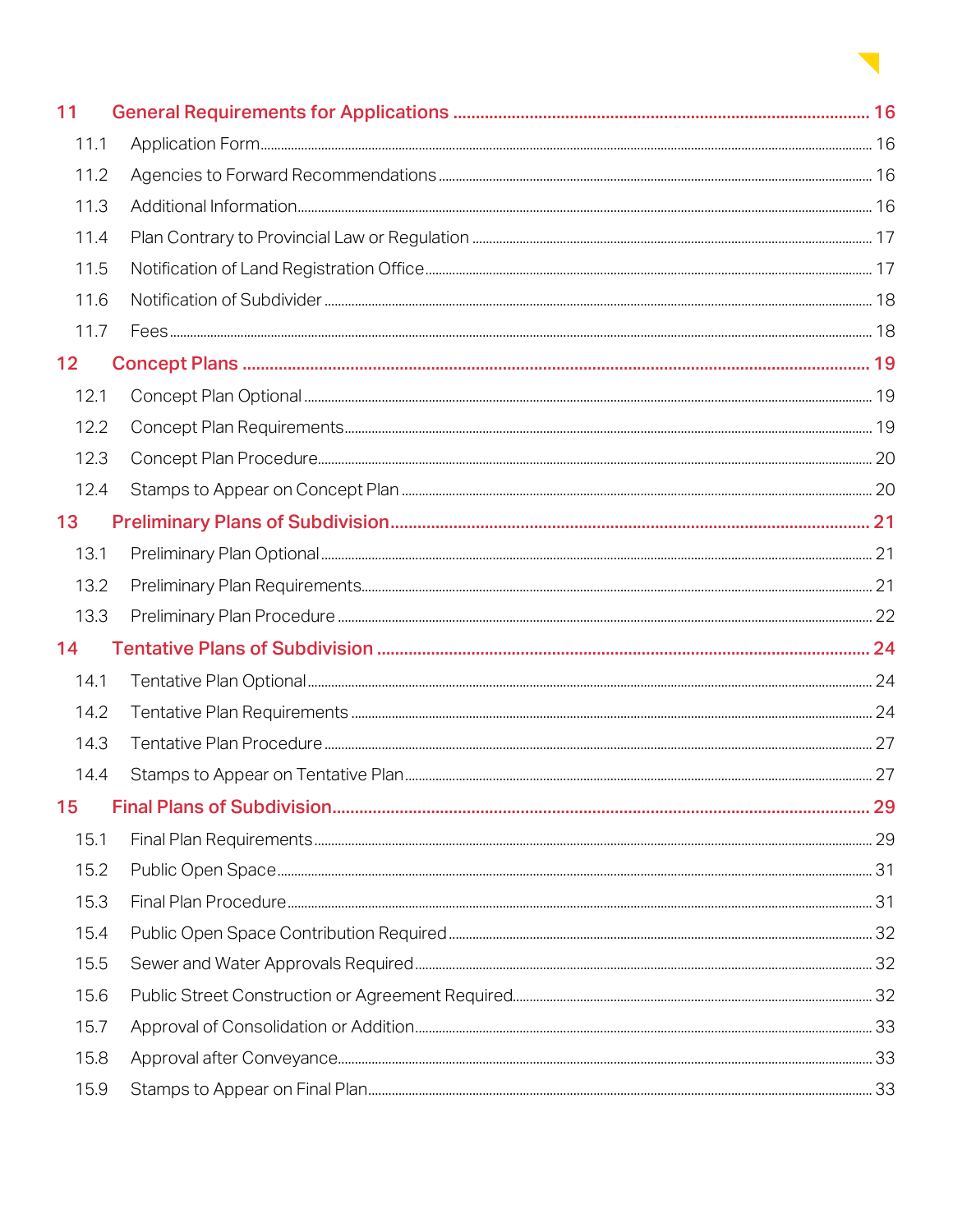### Ō.

| 16   |  |
|------|--|
| 16.1 |  |
| 16.2 |  |
| 16.3 |  |
| 16.4 |  |
|      |  |
|      |  |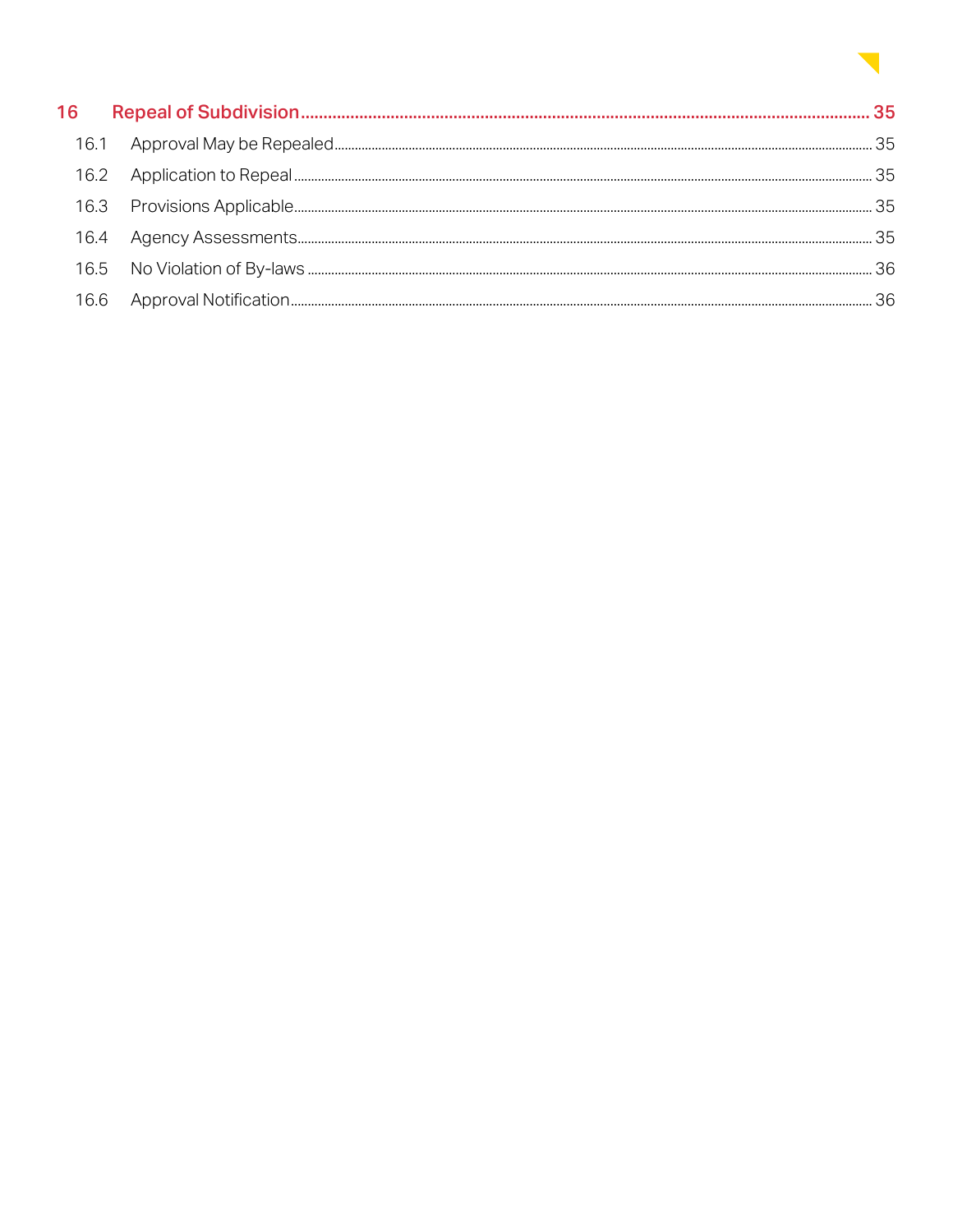

### 1 Authority and Title

- 1.1.1 This By-law is enacted by the Council of the Town of Lunenburg under the provisions of sections 271-274 of the Municipal Government Act (S.N.S. 1998, ch. 18)
- 1.1.2 This By-law may be cited as the "Subdivision By-law" of the Town of Lunenburg.
- 1.1.3 This Subdivision By-law may also be cited as "By-law" when used in a selfreferential manner within the text.
- 1.1.4 All former Subdivision By-laws of the Town of Lunenburg are hereby repealed.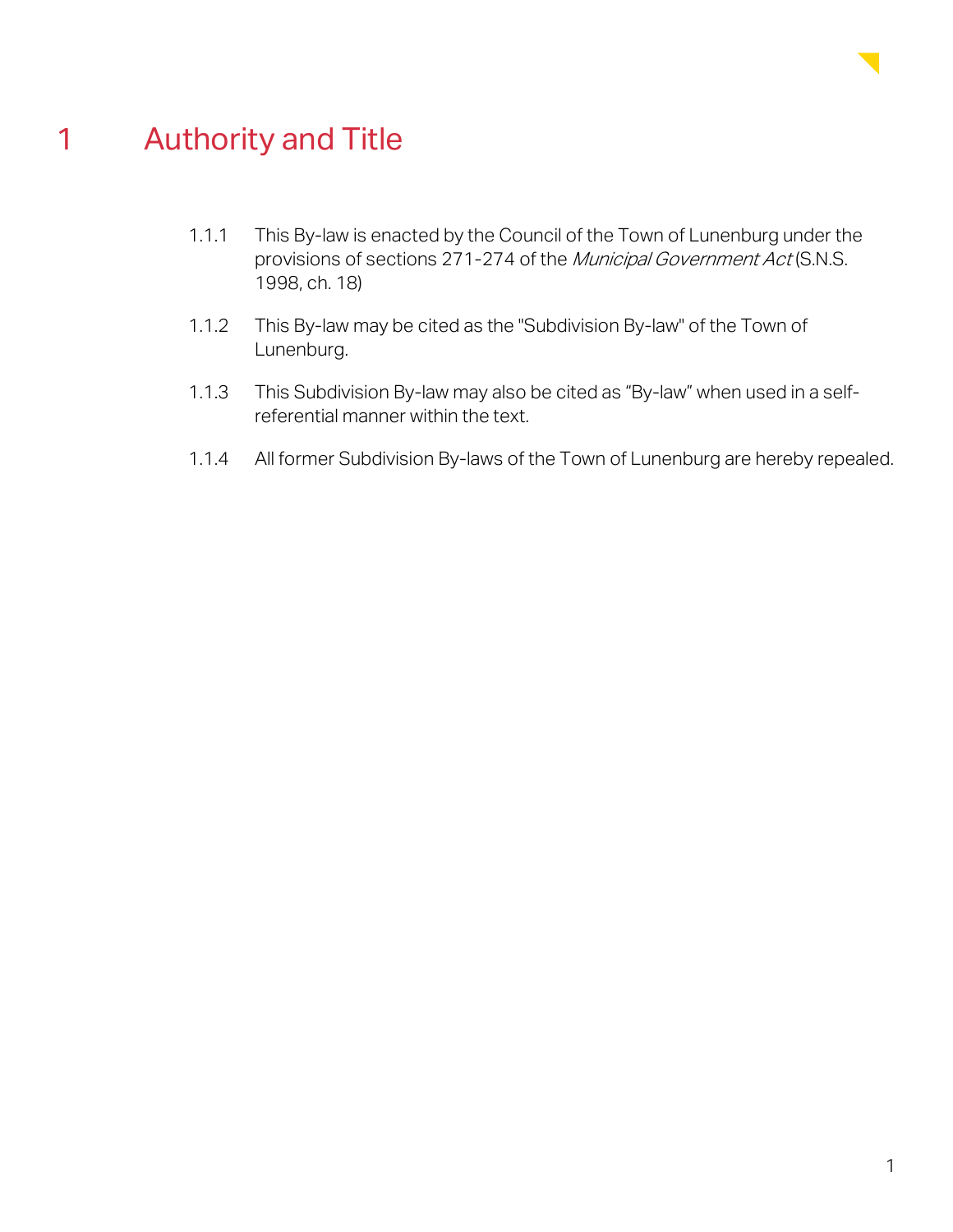

## 2 Administration

- 2.1.1 This By-law shall be administered by the Development Officer of the Town appointed under the authority of the Municipal Government Act.
- 2.1.2 In the absence or incapacity of the Development Officer, the Acting Development Officer appointed by Council shall act in the Development Officer's stead.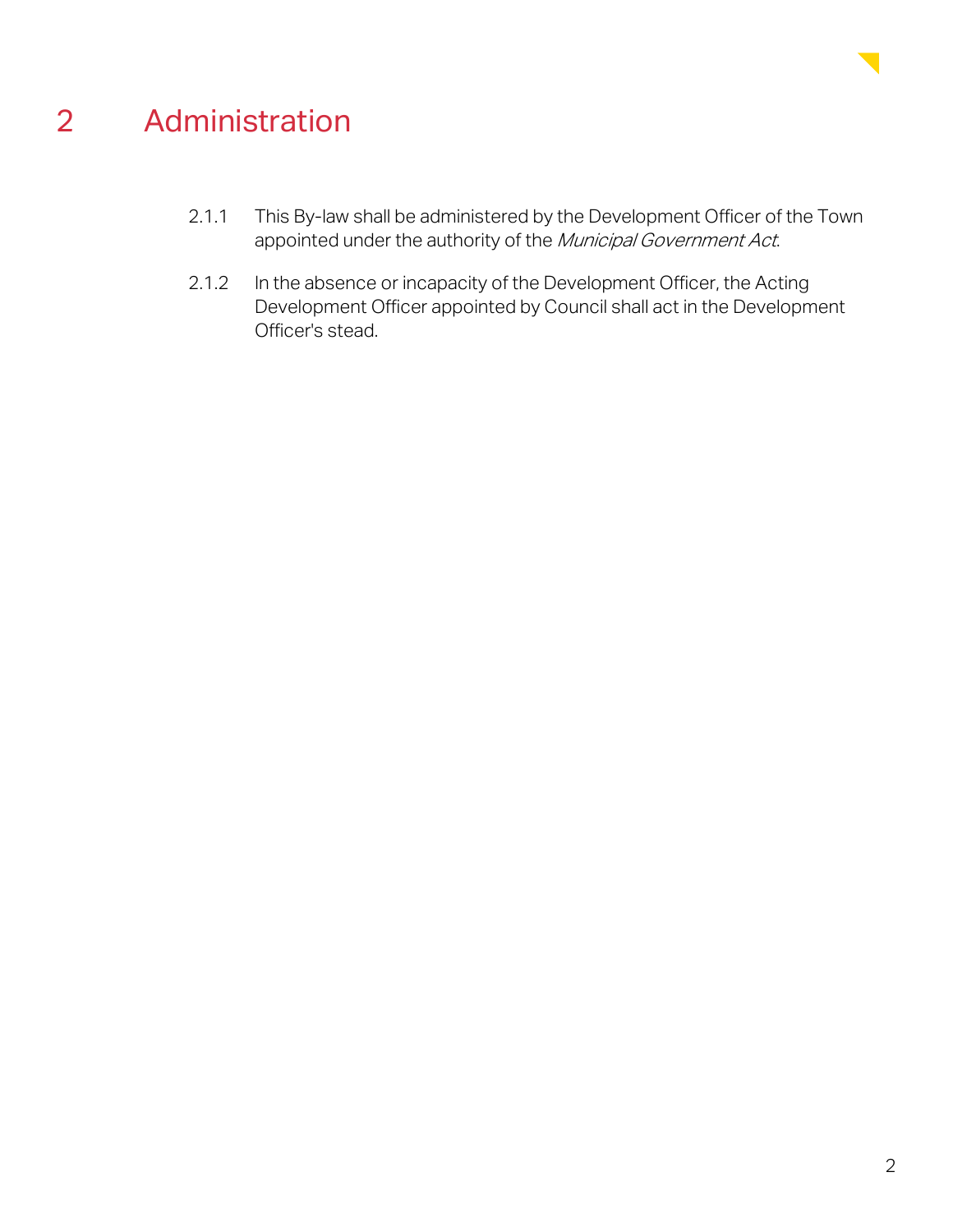

### 3 Interpretation

#### 3.1 Measurement

3.1.1 The metric system of measurement is used throughout this By-law. Imperial measurements are approximate only, for convenience only, and in all cases of conflict between imperial measure and metric measure, the metric measure shall prevail.

#### 3.2 Specifications and Standards

3.2.1 The Specifications and Standards referred to throughout this By-law and the accompanying Specifications may be adjusted by the Town Engineer in exceptional circumstances and in accordance with accepted engineering practices.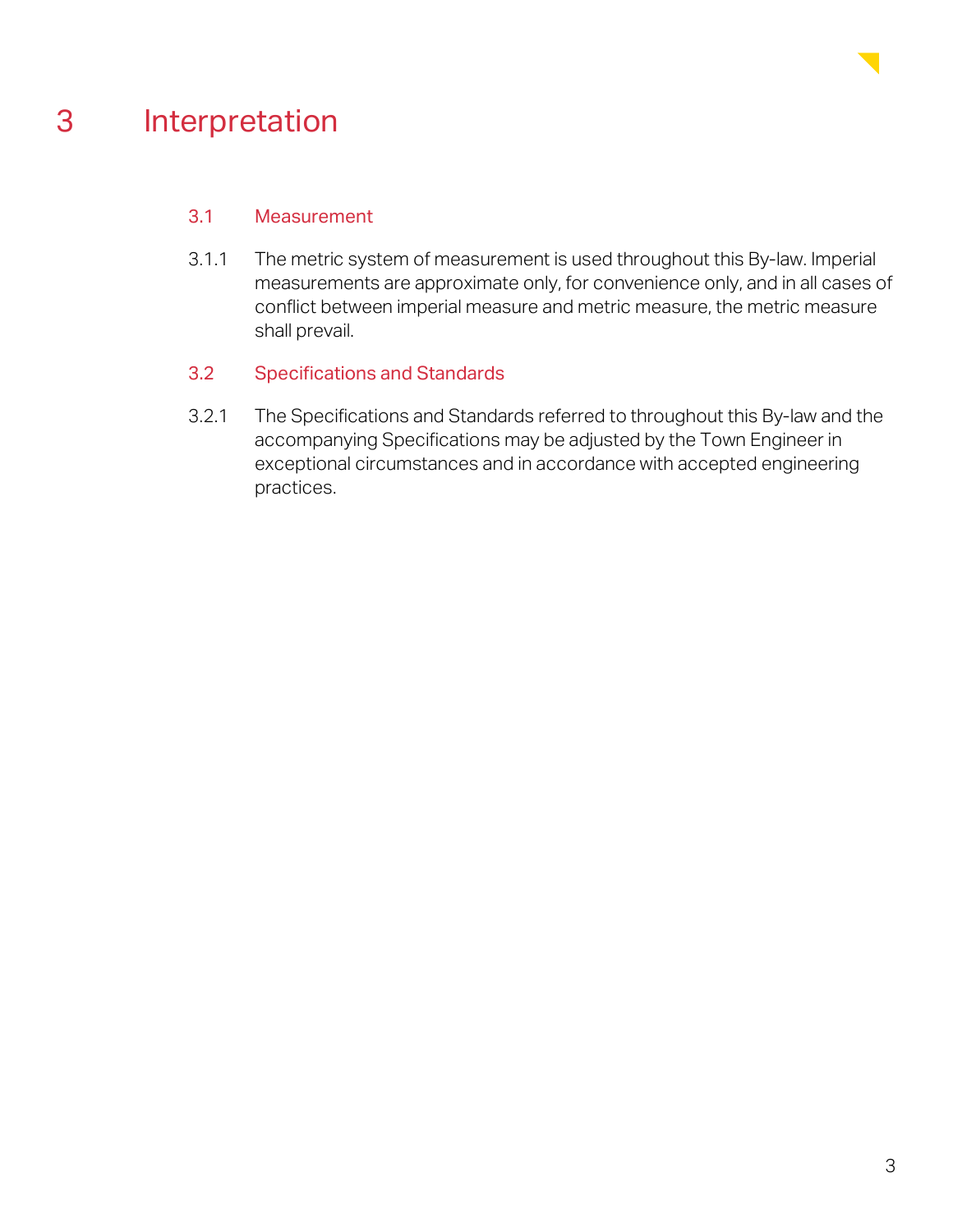

### 4 Definitions

4.1.1 For the purposes of this By-law, all words shall carry their customary meaning except for those defined as follows:

Act means the Municipal Government Act.

Area of Land means any existing lot or parcel as described by its boundaries, except in Section 5.6 (Main Building).

**Back Flow Prevention** means a device or method which prevents backflow.

Council means the Council of the Town of Lunenburg.

Central Sewer System means a system of pipes and associated facilities owned by the Town for the collection and disposal of sewage from two (2) or more lots.

Central Water System means a system of reservoirs and pipes owned by the Town which supplies potable water to two (2) or more lots.

Lot means any parcel created by the filing of a plan or instrument of subdivision.

**Proposed Lot** means any lot being proposed to be created by a plan or instrument of subdivision, including a remainder lot.

**Province** means the Province of Nova Scotia.

Public Street means any street or road owned and maintained by the Town, a municipality, or the Province excluding designated controlled access highways pursuant to section 21 of the Public Highways Act.

Land Registration Office means the office of the registration district in which the area of land being subdivided is situate.

**Service Specifications** means the specifications for design and construction of public streets, central sewer systems, and central water systems adopted by Council.

**Subdivider** means the owner of the area of land proposed to be subdivided and includes anyone acting with the owner's written consent.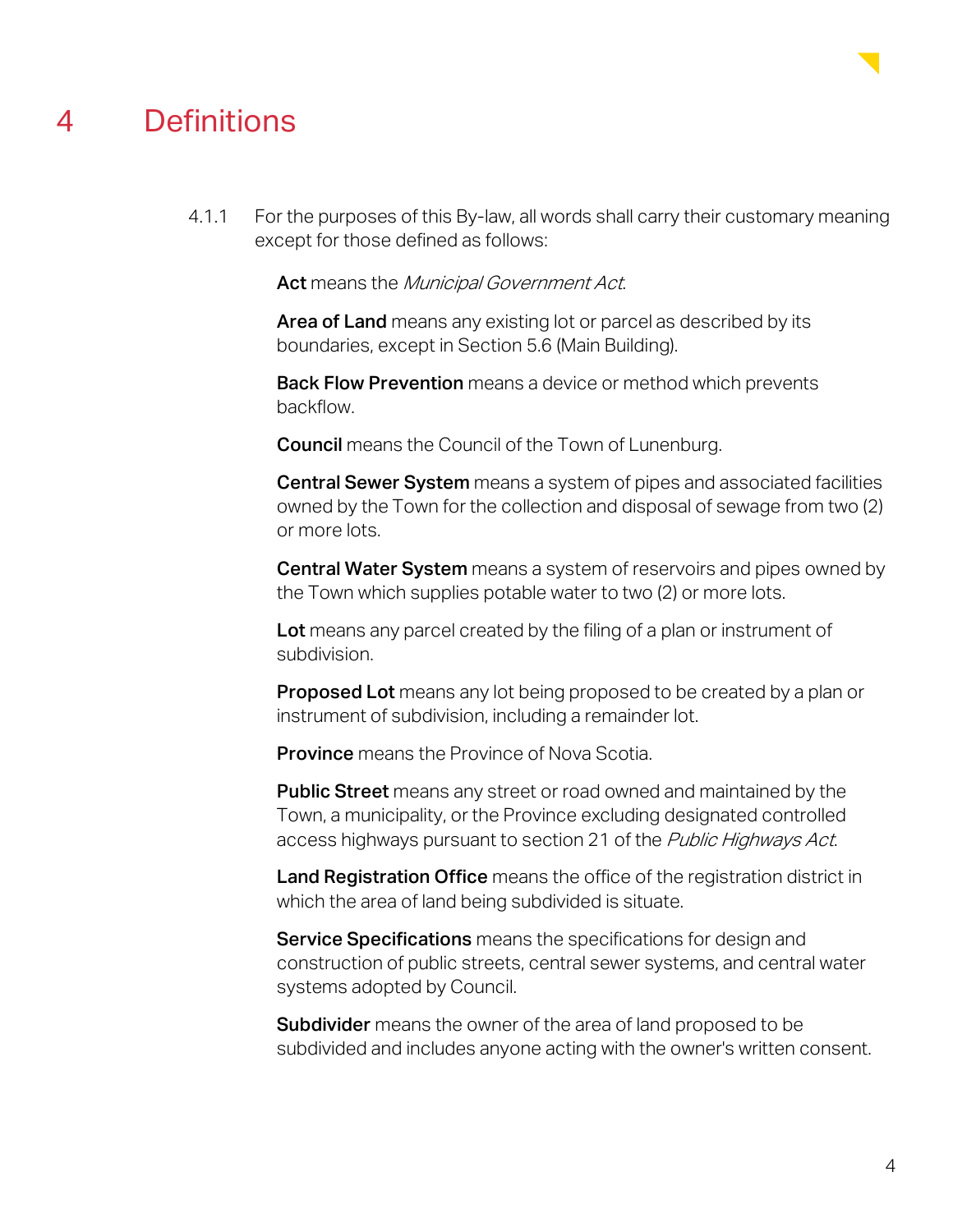

**Subdivision** means the division of any area of land into two or more parcels, and includes a resubdivision or a consolidation of two or more parcels.

Town means the Town of Lunenburg.

**Town Engineer** means the Engineer appointed by the Town and includes a person acting under the supervision and direction of the Town Engineer.

#### Usable Land means:

- (a) land that:
	- i. contains an average slope of land not greater than the average slope of the land being subdivided;
	- ii. is not comprised of lands subject to flooding or classified as wetlands;
	- iii. has a minimum area of 550 square metres; and
	- iv. has frontage on a public street or access to a public street by means of abutting publicly-owned lands; or
- (b) land that:
	- i. has frontage on the ocean; and
	- ii. has frontage on a public street or access to a public street by means of abutting publicly-owned lands.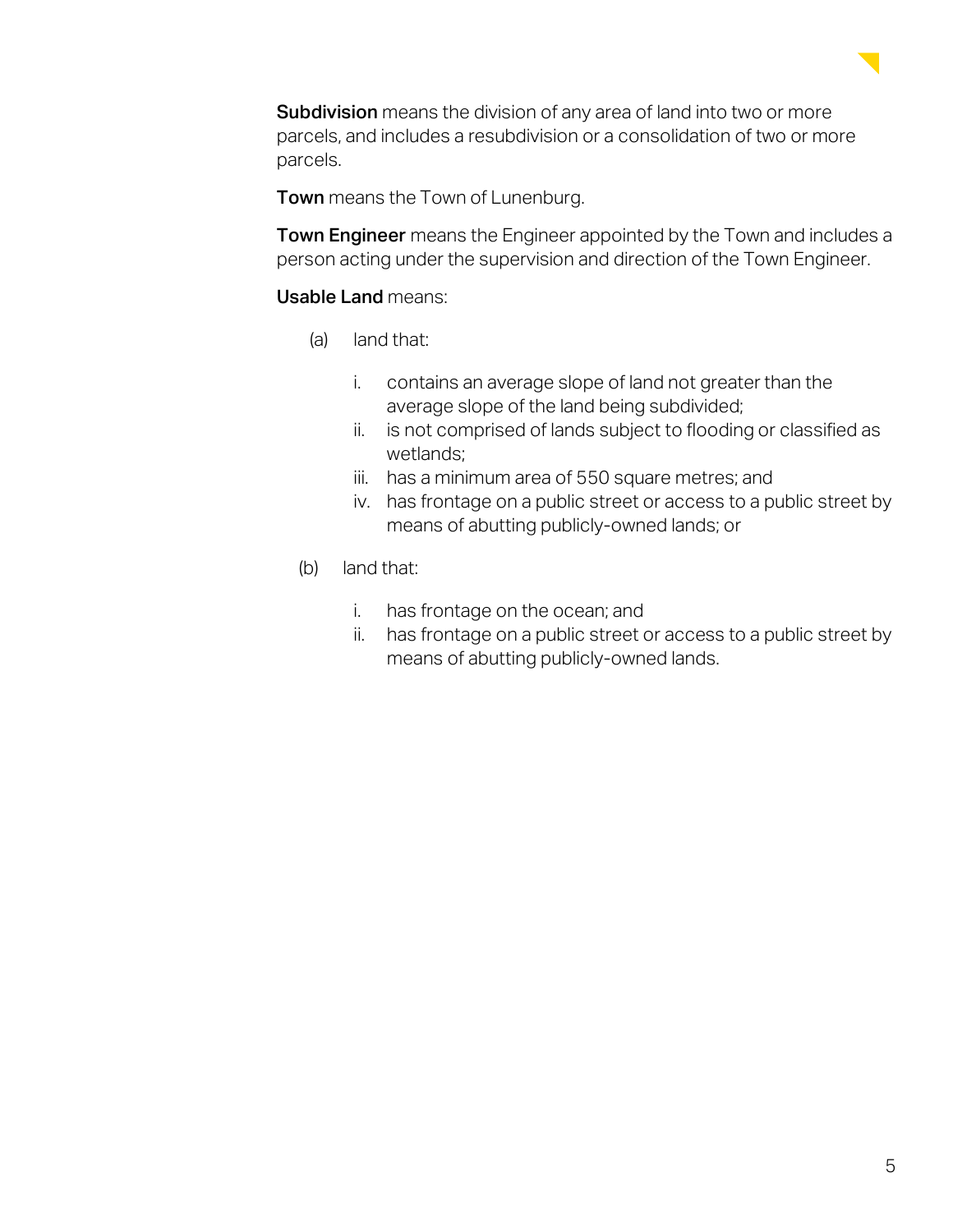

### 5 Lot Requirements

#### 5.1 Abut Public Street

- 5.1.1 All lots shall abut a public street.
- 5.2 Land Use By-law
- 5.2.1 All lots shall meet the applicable requirements contained in the Land Use Bylaw.
- 5.2.2 Sections 5.3 (10% Variance), 5.5 (Encroachments), and 5.6 (Main Building) are inoperative and do not apply unless the Land Use By-law permits development on any lot created pursuant to these sections and the Municipal Planning Strategy provides for both the subdivision and development of such lots.

#### 5.3 10% Variance

- 5.3.1 Notwithstanding the lot area and frontage requirements of Subsection 5.2.1 (Land Use By-law) the Development Officer may approve a maximum of two lots, shown on a plan of subdivision, in accordance with Section 279 of the Act provided all other requirements of this Subdivision By-law are met.
- 5.3.2 Subsection 5.3.1 does not apply if the area requirements established by the Department of Environment and Climate Change for the construction or installation of an on-site sewage disposal system are not met.

#### 5.4 Boundary Alteration

- 5.4.1 Notwithstanding Section 5.1 (Abut Public Street), and the lot area and frontage requirements of Subsection 5.2.1 (Land Use By-law), the Development Officer may approve a subdivision altering the boundaries of two or more areas of land where:
	- (a) no additional lots are created;
	- (b) each resulting lot:
		- i. meets the minimum dimension for lot frontage of the Land Use Bylaw, or
		- ii. has not had its frontage, if any, reduced;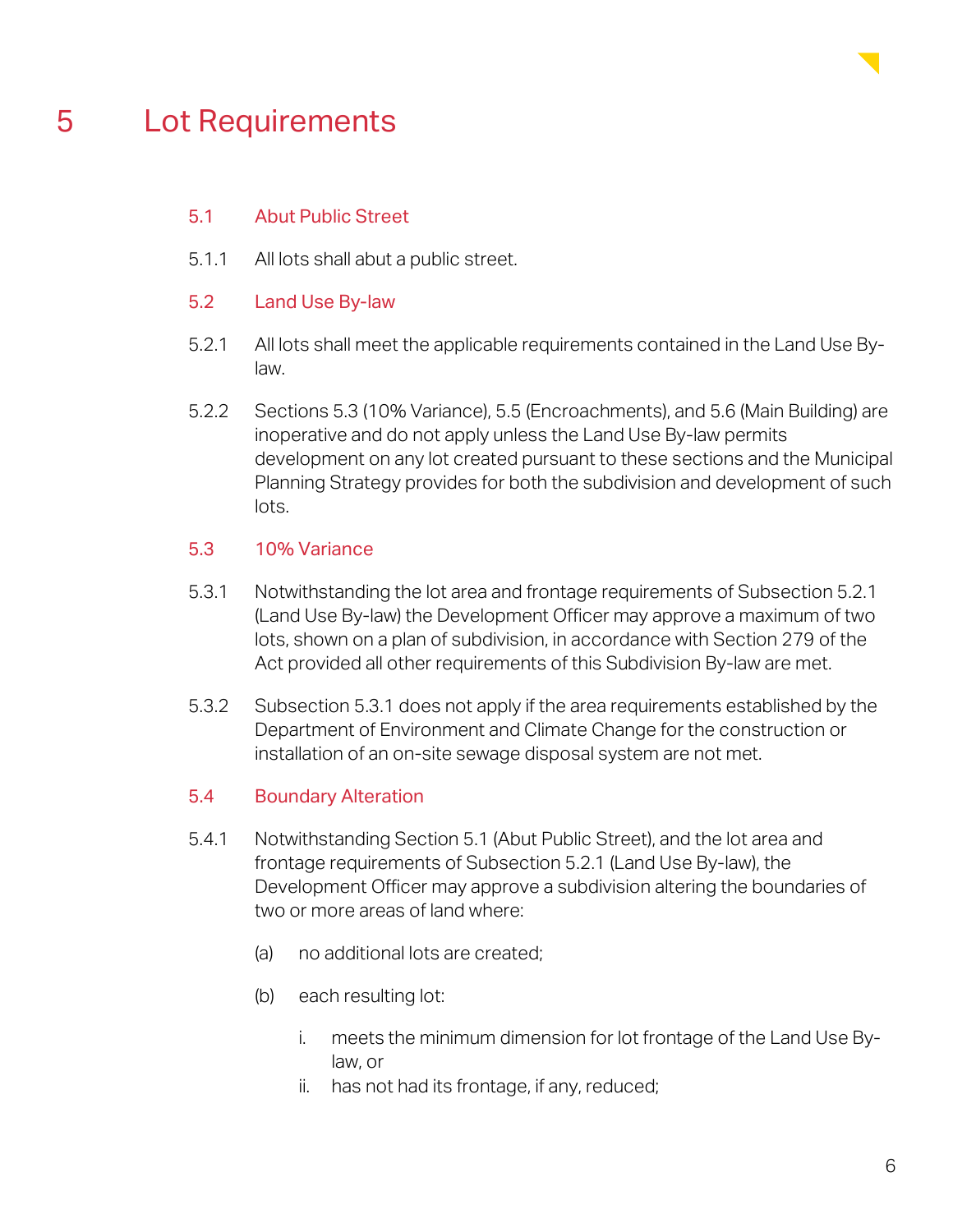

- (c) each resulting lot:
	- i. meets the maximum dimension for lot frontage of the Land Use Bylaw, or
	- ii. has not had its frontage, if any, increased;
- (d) each resulting lot:
	- i. meets the minimum requirement for lot area of the Land Use By-law, or
	- ii. has not had its area reduced; and
- (e) each resulting lot:
	- i. meets the maximum requirement for lot area of the Land Use Bylaw, or
	- ii. has not had its area increased.
- 5.4.2 Where the proposed lot is not surveyed, the final plan of subdivision prepared pursuant to Subsection 5.4.1 shall:
	- (a) be certified and stamped by a Nova Scotia Land Surveyor that the boundaries of the parcel or area of land proposed to be added to the existing area of land have been surveyed and shown as a heavy solid line, except the common boundary between the existing areas of land, which is surveyed and certified as being the common boundary and shown as a heavy broken line; and
	- (b) notwithstanding Clause 15.1.2(b), other than the new boundaries which have been surveyed pursuant to Clause 5.4.2(a), show the remaining boundaries of the resulting lot for which approval is requested described graphically as a lighter solid line; and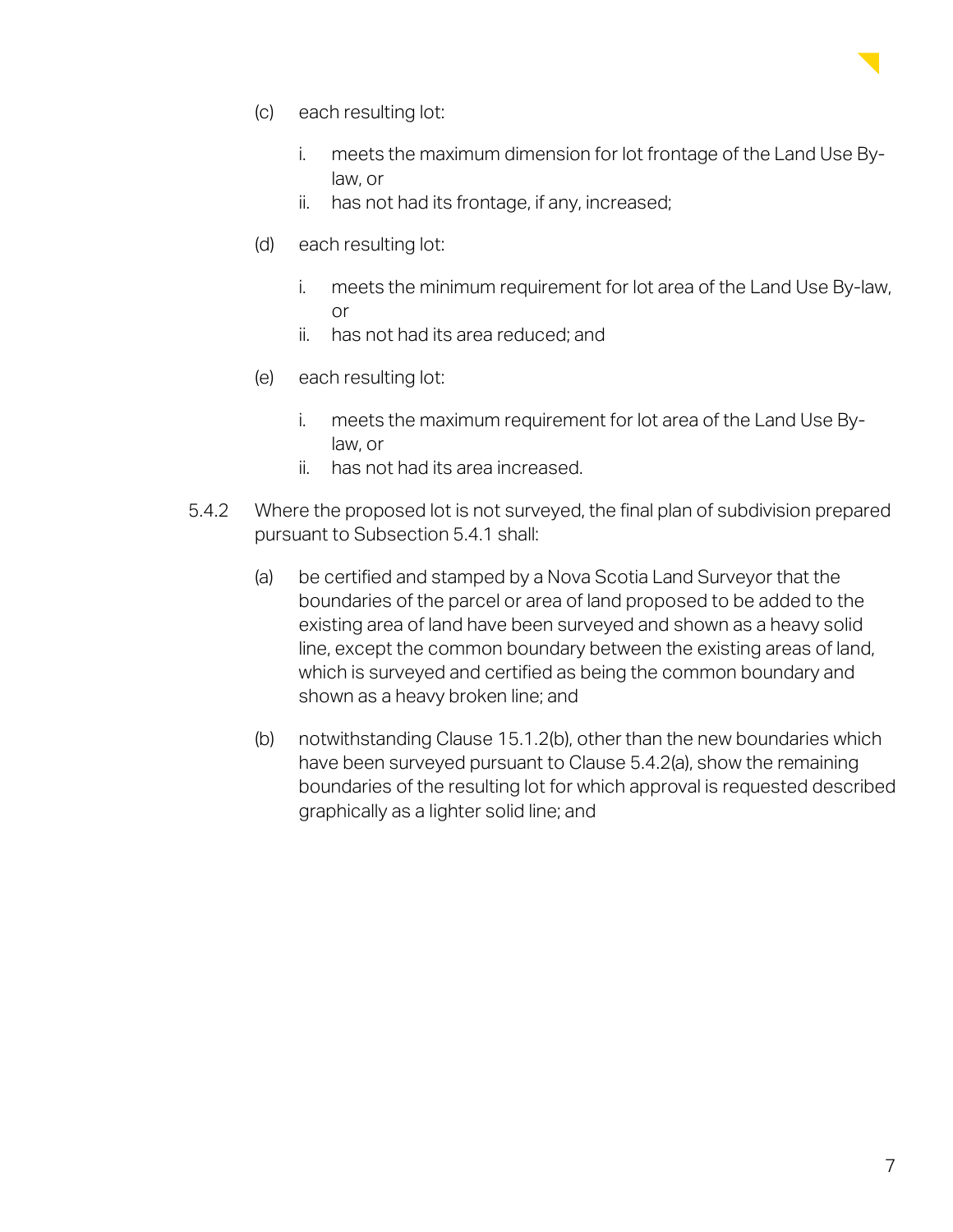(c) have the following notation, completed and signed by the surveyor, affixed to the plan adjacent to the certification required by the Land Surveyors Act and its regulations:

> "NOTE: The only boundaries shown on this plan which have been surveyed are the boundaries of The common boundary between the existing areas of land identified by and , which is shown by a heavy broken line, is hereby certified as having been the common boundary.

> The remaining boundaries of resulting Lot shown on this plan are a graphic representation only and do not represent the accurate shape or position of the lot boundaries which are subject to a field survey."

#### 5.5 Encroachments

- 5.5.1 Notwithstanding the lot area and frontage requirements of Subsection 5.2.1 where a development component of a permanent nature such as a structure, driveway, well, or on-site sewage disposal system is encroaching in or upon an immediately adjacent area of land prior to October 25, 2007, the Development Officer may approve a plan of subdivision to the extent necessary and practical to remove the encroachment.
- 5.5.2 Where a lot created pursuant to Subsection 5.5.1 is not surveyed, the provisions of Subsection 5.4.2, (Boundary Alteration), shall apply.

#### 5.6 Main Building

- 5.6.1 For purposes of Subsection 5.6.2, "main building" means a building that is not an accessory building to another building on the area of land.
- 5.6.2 Notwithstanding the lot area and frontage requirements of Subsection 5.2.1 (Land Use By-law), where an area of land contains more than one main building built or placed on the land and used as a main building prior to November 4, 1966, (the date of the first Subdivision Regulations in the Town of Lunenburg) the development officer may approve a final plan of subdivision creating the same number of lots or fewer as there are main buildings provided that each proposed lot is served by a central sanitary sewer or meets the applicable requirements of the Department of the Environment for on-site sewage disposal systems.

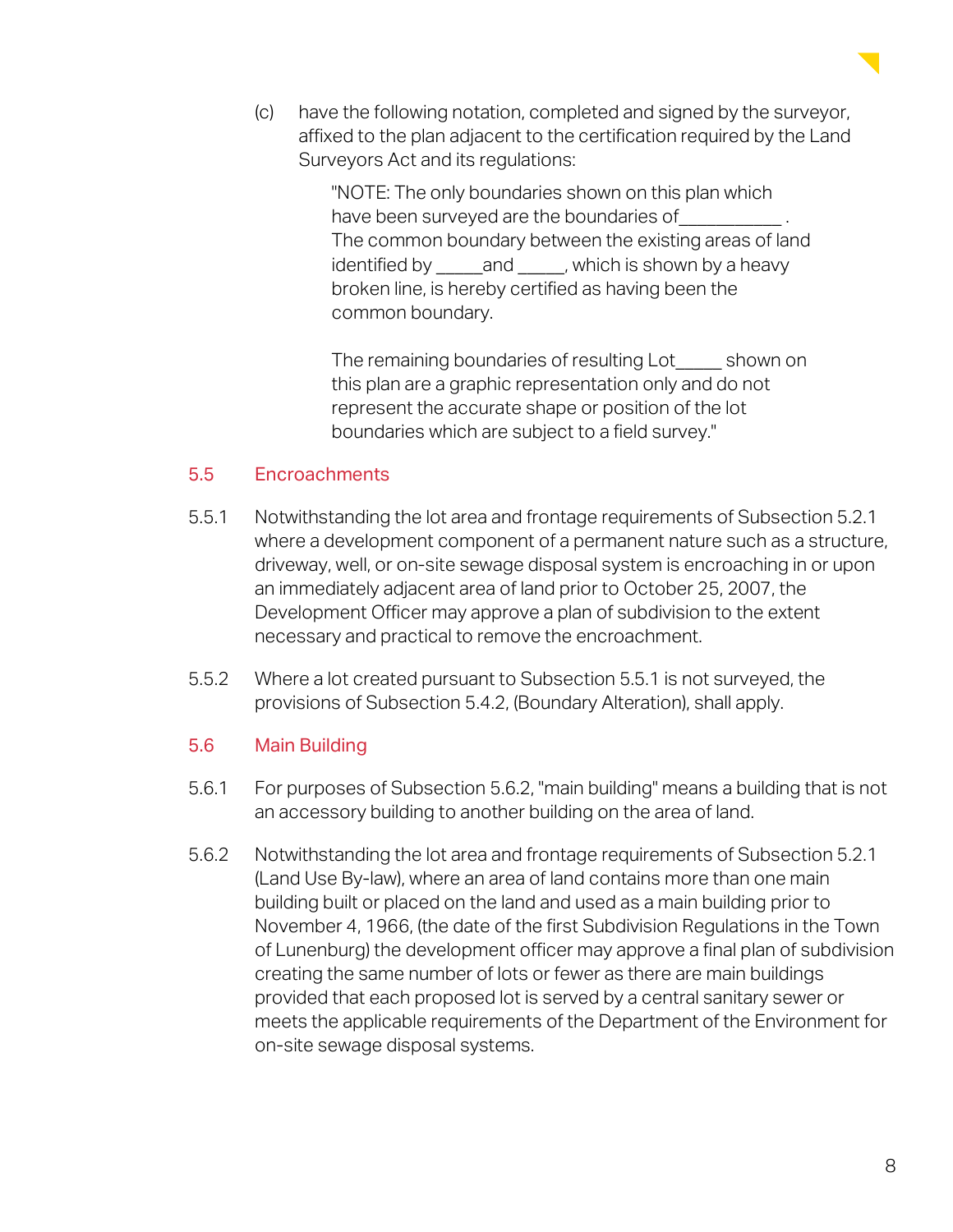

#### 5.7 Lot Shape

5.7.1 Lots shall not be subdivided to create a width or depth of less than 6 metres (20 feet).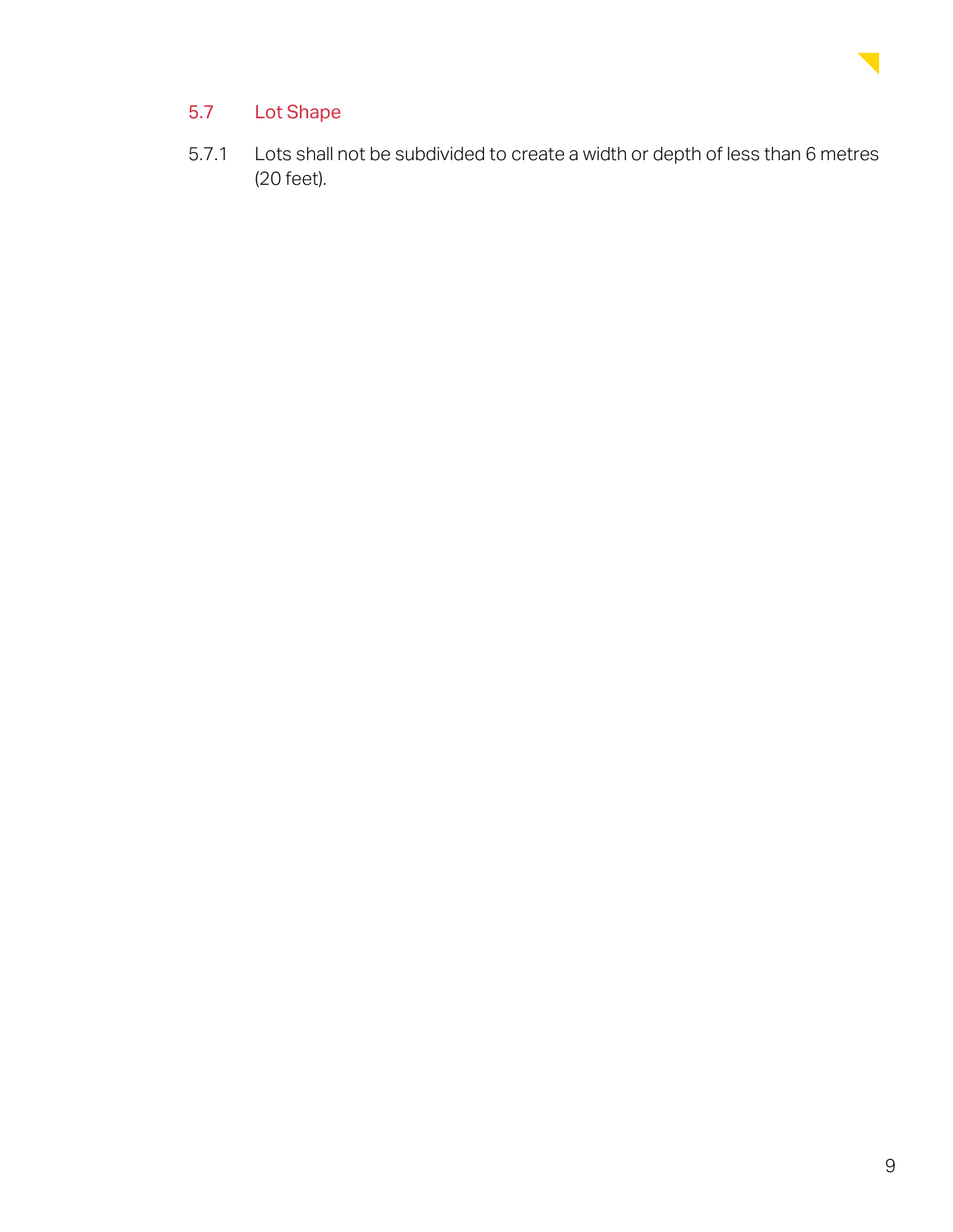



#### 6.1 Private Roads

- 6.1.1 The development of new private roads shall not be permitted.
- 6.2 Continuation of Existing Streets and Connections to Abutting Properties
- 6.2.1 All proposed public streets and subdivision designs shall connect to existing streets and provide connections to abutting properties in conformance with the requirements of Part 6 of the Specifications for Subdivision.

#### 6.3 Approval of Public Streets

- 6.3.1 All proposed municipal public streets shall be approved by the Town Engineer in accordance with the Specifications for Subdivision adopted by Council.
- 6.3.2 Where a proposed municipal public street intersects a provincial public highway, that intersection shall be approved by the Department of Transportation and Active Transit.

#### 6.4 Lot Access

- 6.4.1 A proposed lot that abuts a public street shall have any new access to the public street approved by the authority having jurisdiction for that public street.
- 6.5 Identification of Public Street
- 6.5.1 Where a plan shows a proposed lot abutting an existing public street, the authority having jurisdiction shall verify that the street or road is a public street.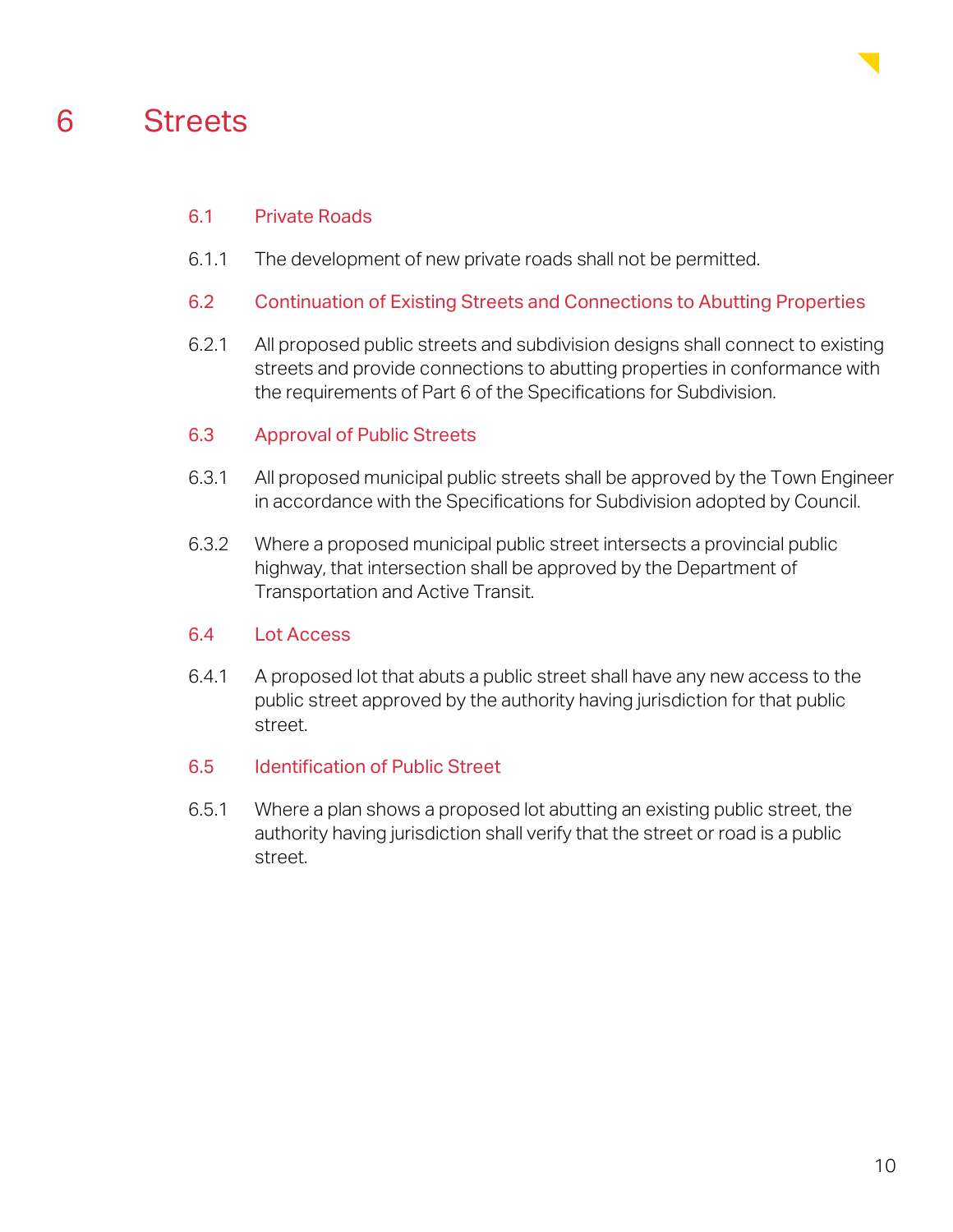

### 7 Water Supply

- 7.1.1 Any new lot within 30.5 metres (100 feet) of the existing Town central water supply system shall be connected to the Town central water supply system.
- 7.1.2 Where lots are not to be served by the Town central water supply system, the subdivider shall design, lay out and construct a water supply system to service every proposed lot in conformance with the standards of the Nova Scotia Department of Environment and Climate Change.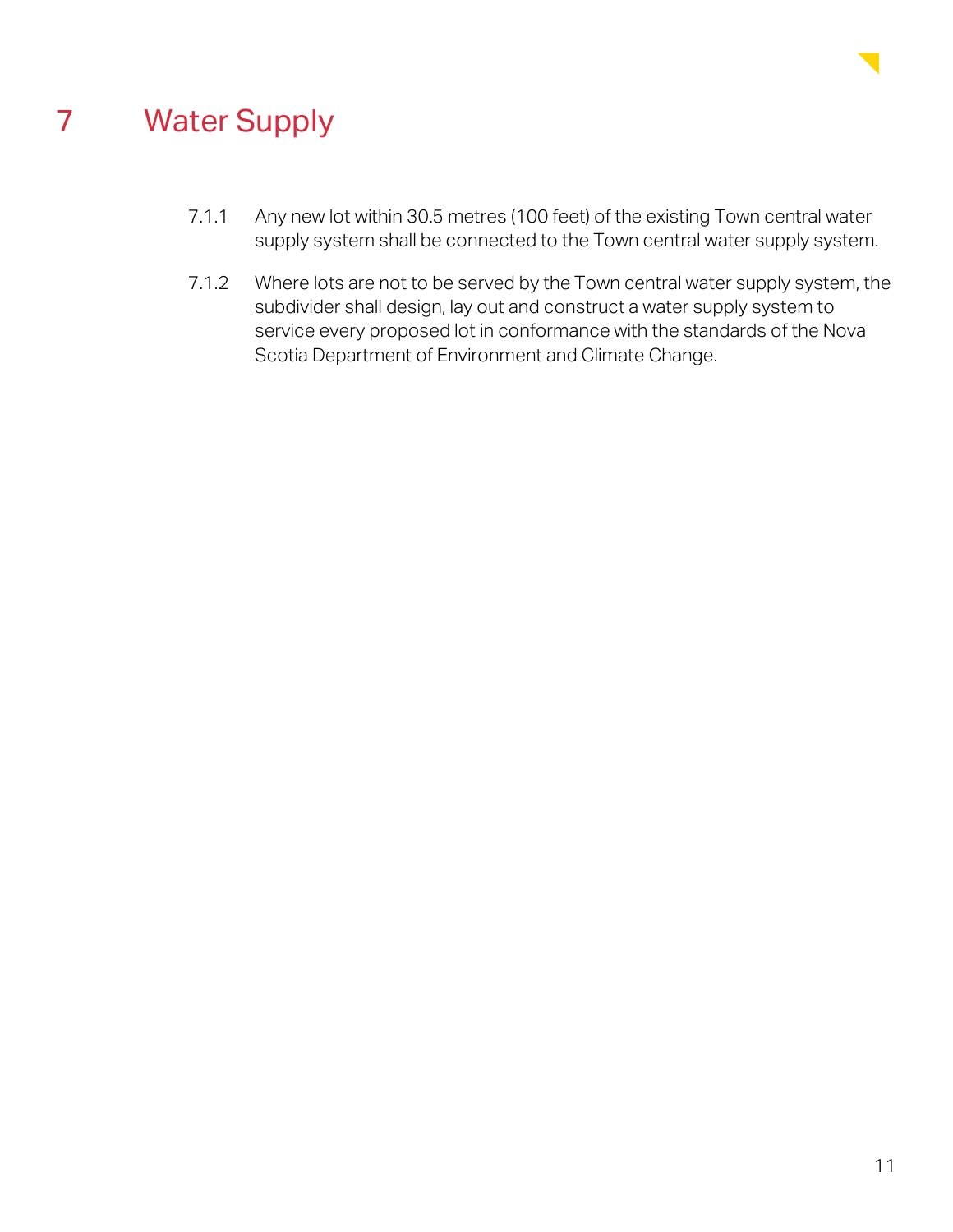

### 8 Sanitary Sewers

- 8.1.1 Any new lot within 30.5 metres (100 feet) of the existing Town central sanitary sewer system shall be connected to the Town central sanitary sewer system.
- 8.1.2 Where lots are not to be served by the Town central sanitary system, the subdivider shall design, lay out and construct a sewage disposal system to service every proposed lot in conformance with the standards of the Nova Scotia Department of Environment and Climate Change.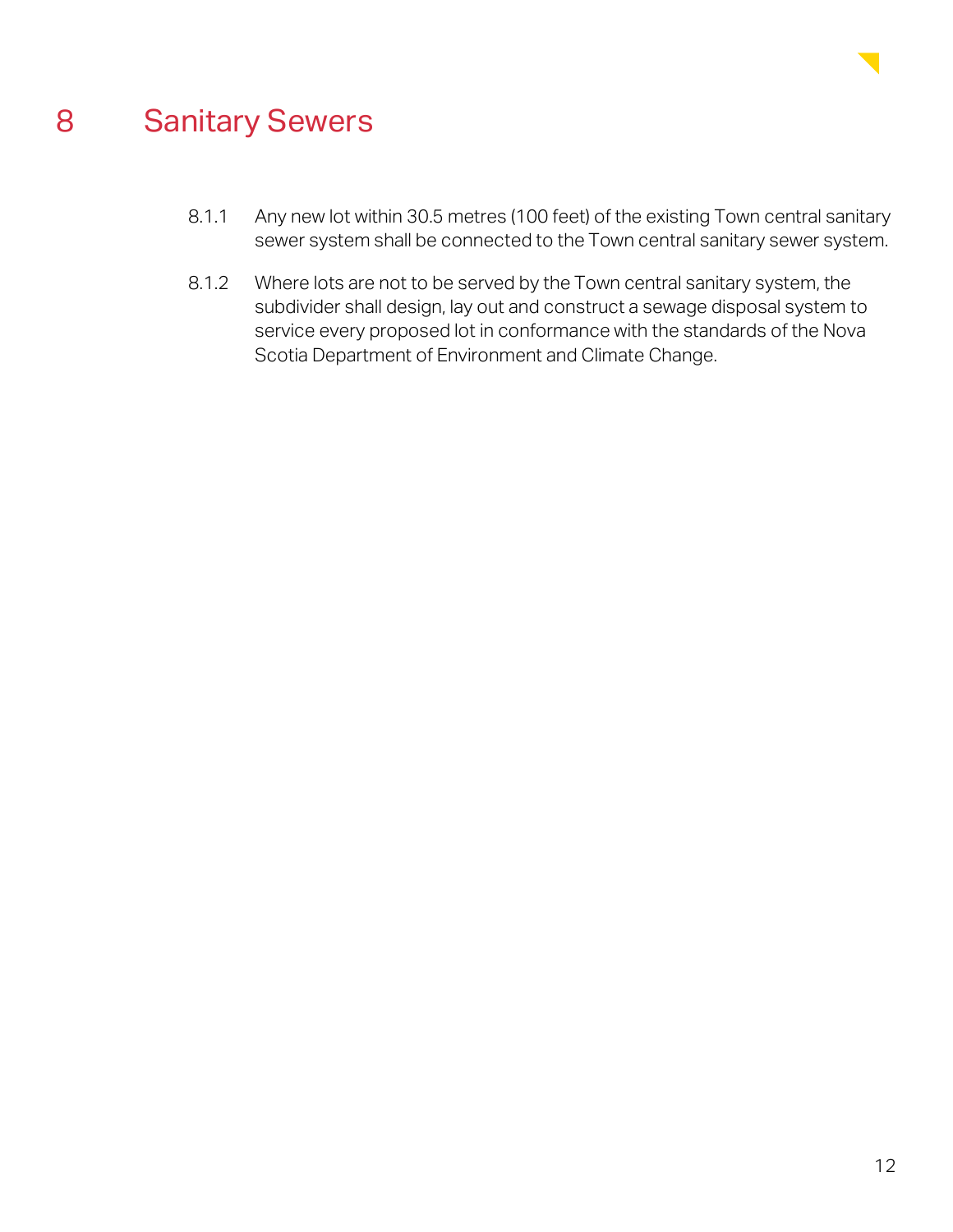

### 9 Public Open Space

#### 9.1 Dedication Required

- 9.1.1 Where the area of land proposed to be subdivided has frontage on the ocean, prior to endorsement of approval on a final plan of subdivision, the subdivider shall transfer to the Town, free of encumbrances, for park, playground and similar public purposes, an area of usable land with frontage on the ocean and is equal to at least 10% of the area of all new lots created by the plan.
- 9.1.2 Where the area of land proposed to be subdivided does not have frontage on the ocean and is within a 400 metre radius of an existing municipal park or parkland dedication, prior to endorsement of approval on a final plan of subdivision, the subdivider shall convey to the Town for park, playground, and similar public purposes cash-in-lieu in the amount of at least 10% of the assessed value of the lots created by the plan.
- 9.1.3 Where the area of land proposed to be subdivided does not have frontage on the ocean and is not within a 400 metre radius of an existing municipal park or parkland dedication, prior to endorsement of approval on a final plan of subdivision, the subdivider shall convey to the Town for park, playground, and similar public purposes usable land equal to at least 10% of the area of all new lots created by the plan, free of encumbrances.
- 9.1.4 For the purposes of public dedication calculations, remainder land and lots for street right-of-ways shall be excluded.

#### 9.2 Waiver

- 9.2.1 Council hereby waives the requirements of section 9.1 (Dedication Required), where:
	- (a) fewer than three vacant lots are created from an area of land, including the remainder lot;
	- (b) the subdivision is the consolidation of two or more lots;
	- (c) lot boundaries are changed but no new vacant lots are created;
	- (d) the subdivision is the result of a devise of land by will executed on or before January 1, 2000; or
	- (e) the subdivision is undertaken by a government body.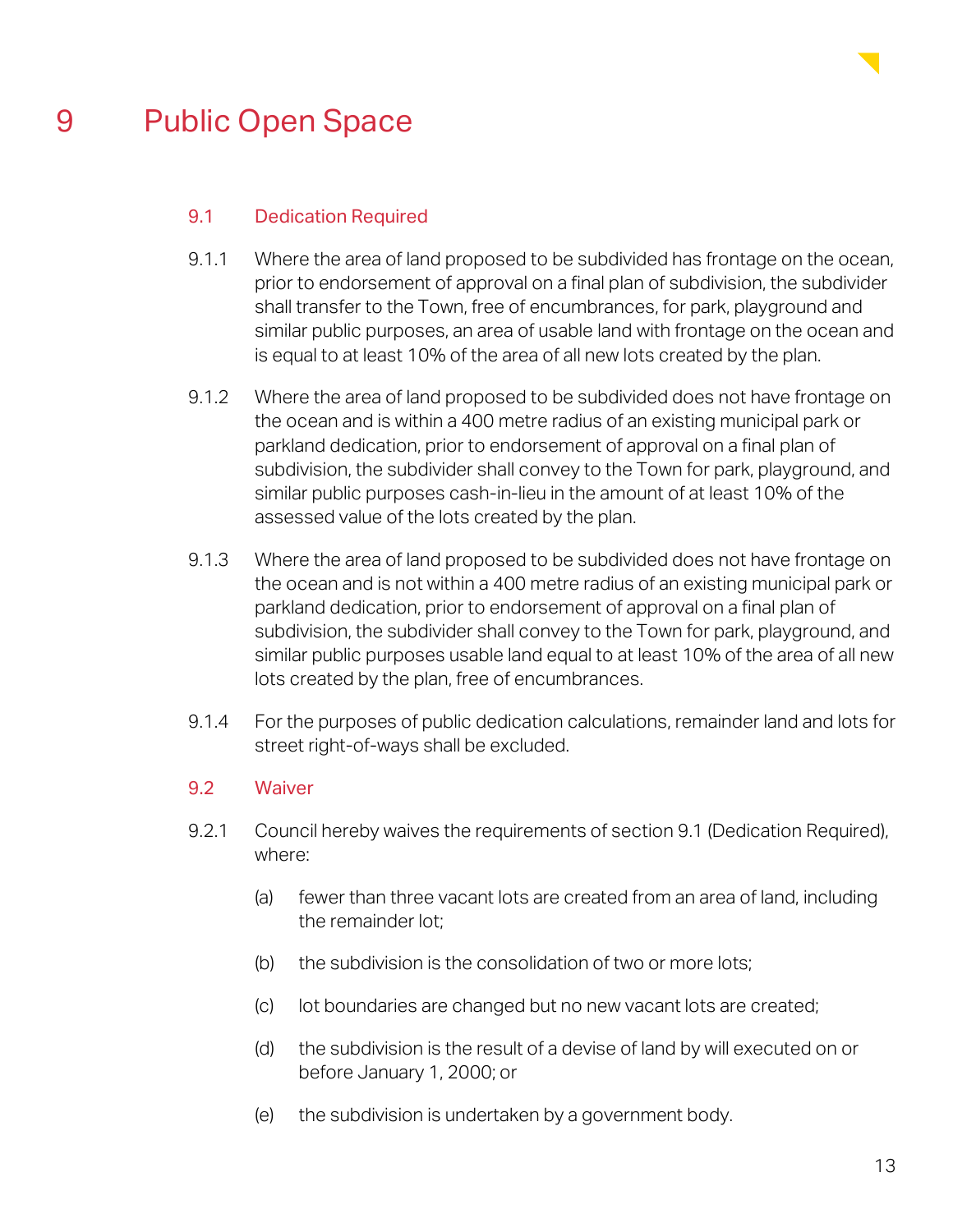

### 10 Construction of Services

#### 10.1 Inspection

10.1.1 The subdivider shall permit the Town Engineer to inspect the construction of streets and services at any reasonable time, and shall advise the Town Engineer of the dates, sites and times of any required inspection or testing of water systems, sewer systems, or streets.

#### 10.2 Deviations

10.2.1 No deviation from the plans, drawings, and specifications required by Subsections 6.3 (Approval of Public Streets), 7.1.2 (Water Supply) and 8.1.2 (Sanitary Sewers) shall take place during construction unless such deviation is approved by the Town Engineer.

#### 10.3 Duty on Completion

- 10.3.1 Within thirty (30) days of being notified that the Town Engineer has determined that the new public streets, central water systems, and central sewer systems have been constructed as required by this By-law, the subdivider shall:
	- (a) Provide the Town Engineer with the "as built" reproducible engineering drawings conforming with the applicable requirements of the Service Specifications; and
	- (b) Provide the Town Engineer with all necessary operating and procedural manuals for each water or sanitary sewer system; and
	- (c) Provide the Town Engineer with reports of all required tests to indicate that the central water and central sewer systems are operating to the standard required by the Service Specifications; and
	- (d) Post for one (1) year a maintenance bond or other security acceptable to the Town Engineer or Development Officer in an amount equal to ten percent (10%) of the actual cost of construction; and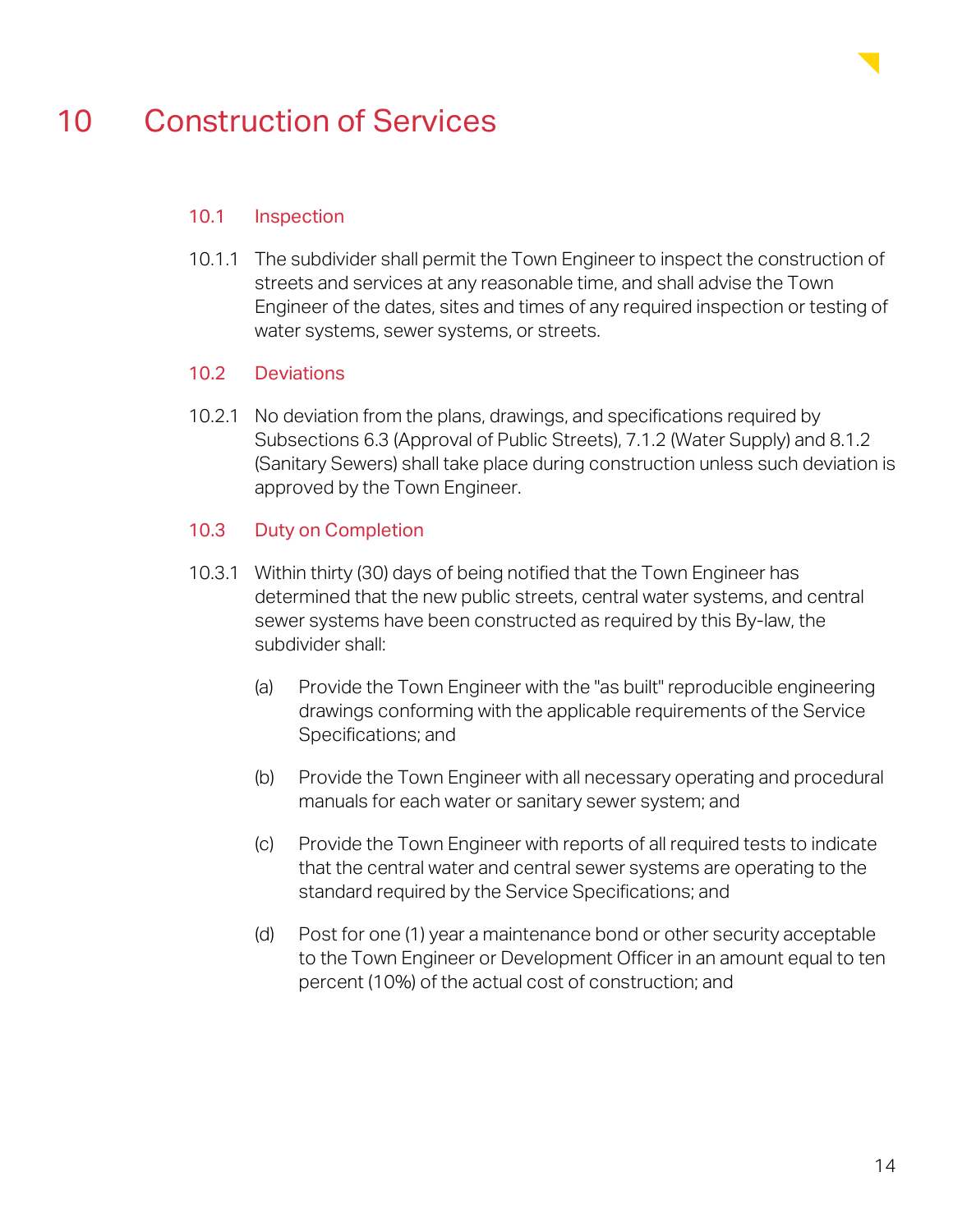(e) Transfer to the Town title in fee simple to all public streets and to all plants and assets necessary to the operation of the public streets, central water systems and central sewer systems together with easements sufficient for the maintenance of all services and public street drainage systems, such title and easements to be conveyed free of encumbrances and at no cost to the Town.

#### 10.4 Construction Agreement and Bond

- 10.4.1 Where the subdivider wishes the subdivision plan to be approved prior to construction of public streets or services, the subdivider shall, with the consent of Town Council, enter into an agreement with the Town to carry out and complete the required construction according to the requirements of this By-law within a period of time set out in the agreement and shall also post a performance bond or other security acceptable to the Town to guarantee such agreement, in the amount of one hundred twenty-five percent (125%) of the total estimated cost of supplying such construction.
- 10.4.2 The estimated cost required by Subsection 10.4.1 shall include a detailed cost breakdown and be prepared over the stamp of a Professional Engineer, at the subdivider's cost.
- 10.4.3 The Town Engineer shall review the estimate and shall advise Council of the adequacy of the size of the performance bond or other security.
- 10.4.4 The agreement required by Subsection 10.4.1 shall require the subdivider to transfer to the Town, free of encumbrances and at no cost to the Town, title in fee simple to:
	- (a) all plants and assets necessary to the operation of central sewer systems, together with easements sufficient for the maintenance of all services; and
	- (b) all plants and assets necessary to the operation of central water systems that are to be owned and maintained by the Town, together with easements sufficient for the maintenance of all services; and
	- (c) all proposed public streets that are to be owned and maintained by the Town, together with easements sufficient for the maintenance of all associated drainage systems.

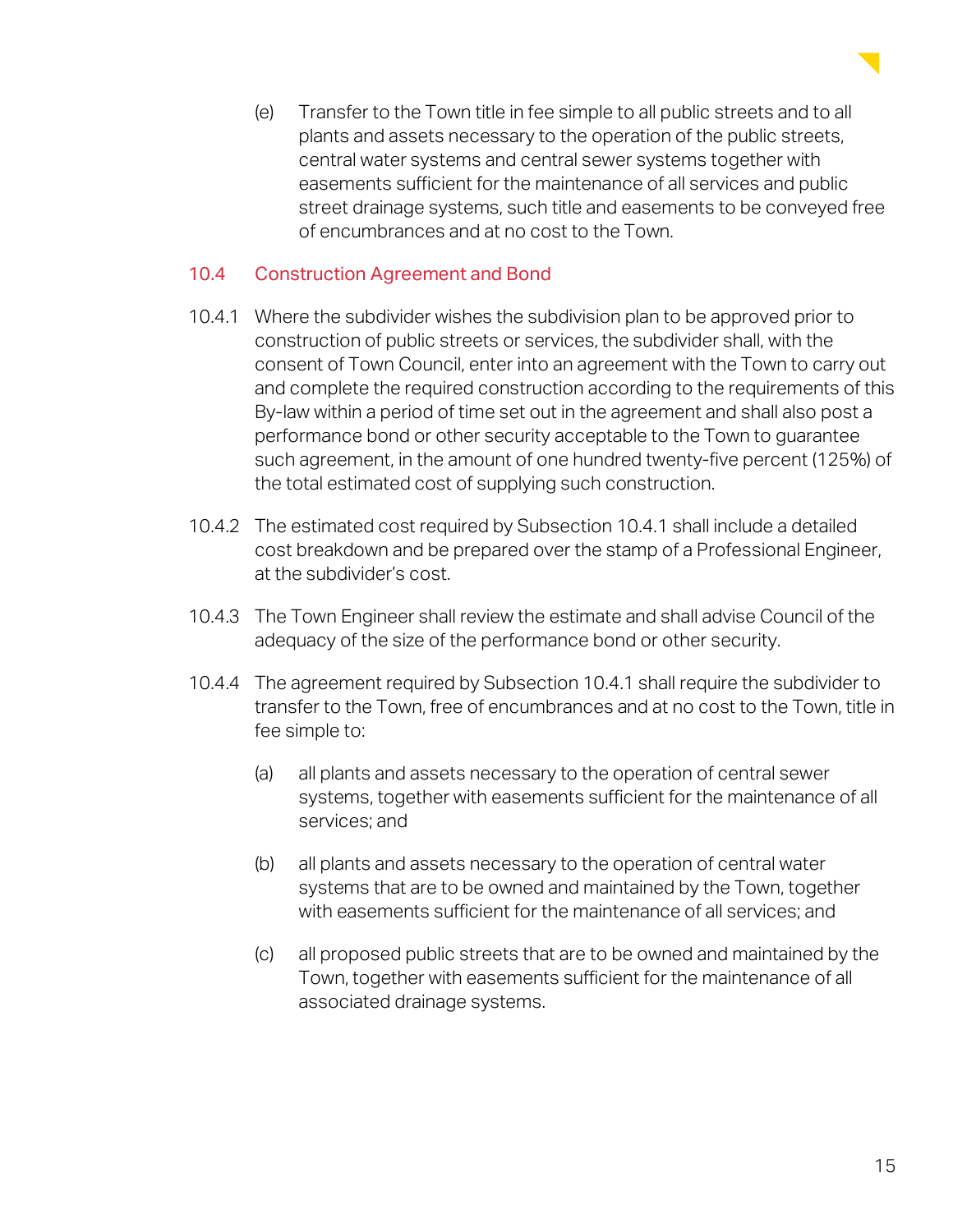

### 11 General Requirements for Applications

#### 11.1 Application Form

- 11.1.1 Any application for approval of a concept, tentative or final plan of subdivision shall be made to the Development Officer in the form specified in Schedule A of this Subdivision By-law.
- 11.1.2 The development officer shall comply with all notification and approval provisions of the Act.
- 11.2 Agencies to Forward Recommendations
- 11.2.1 Any agency that has been forwarded a copy of a concept, tentative or final plan pursuant to Sections 12.3 (Concept Plan Procedure), 13.3 (Preliminary Plan Procedure), 14.3 (Tentative Plan Procedure), or 15.3 (Final Plan Procedure) shall forward a written report of its assessments or recommendations to the Development Officer. A copy of any repeal shall be sent to the relevant agency.

#### 11.3 Additional Information

- 11.3.1 Where the concept, preliminary, tentative, or final plan of subdivision is to be forwarded to the Department of Environment and Climate Change, the following additional information, if required by the Department of Environment and Climate Change, shall be part of, or included with, the plan:
	- (a) the lot layout including buildings, proposed on-site sewage disposal system, proposed driveway, and water wells;
	- (b) the location of any watercourse, wetland, marine water body, and other features that may influence the design of the on-site sewage disposal system, including any ditch, street and driveway, or easement;
	- (c) the surface slopes and directions;
	- (d) the location of any test pit;
	- (e) the proposed on-site sewage disposal system, selected or designed;
	- (f) an explanation of the extent, volume and type of usage to which the system will be subjected;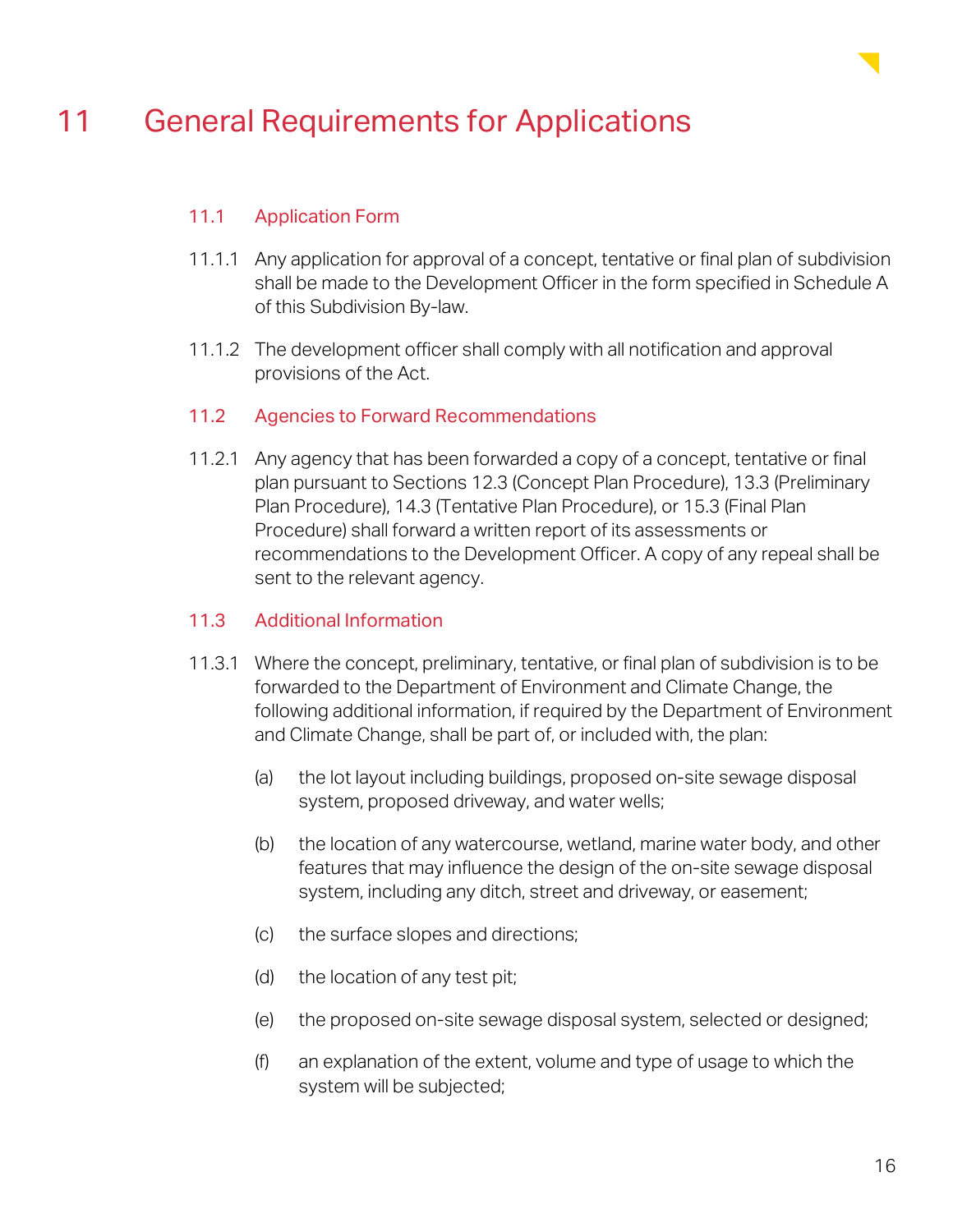

- (g) an assessment report of the lot respecting its suitability to support an on-site sewage disposal system including the results of a soil evaluation test; and
- (h) any other information necessary to determine whether the subdivision meets the On-site Sewage Disposal Systems Regulations.

#### 11.4 Plan Contrary to Provincial Law or Regulation

11.4.1 Approval of a concept, preliminary, tentative, or final plan may not be refused or withheld as a result of the assessment or recommendations made by the Department of Environment and Climate Change, the Department of Transportation and Active Transit or of any other agency of the Province or the Town unless the plan is clearly contrary to a law of the Province or regulation made pursuant to a law of the Province.

#### 11.5 Notification of Land Registration Office

- 11.5.1 For final plans of subdivision, the Development Officer shall forward to the Land Registration Office:
	- (a) within seven (7) days of approving the plan, one (1) approved copy of the final plan of subdivision and a notice of approval in the form specified in Schedule 'B' of this By-law; and
	- (b) if applicable, the items required by Section 15.7 (Approval of Consolidation or Additions) of this By-law.
- 11.5.2 For repeals of subdivision, the Development Officer shall forward to the Land Registration Office a notice of repeal in the form specified in Schedule D of this By-law.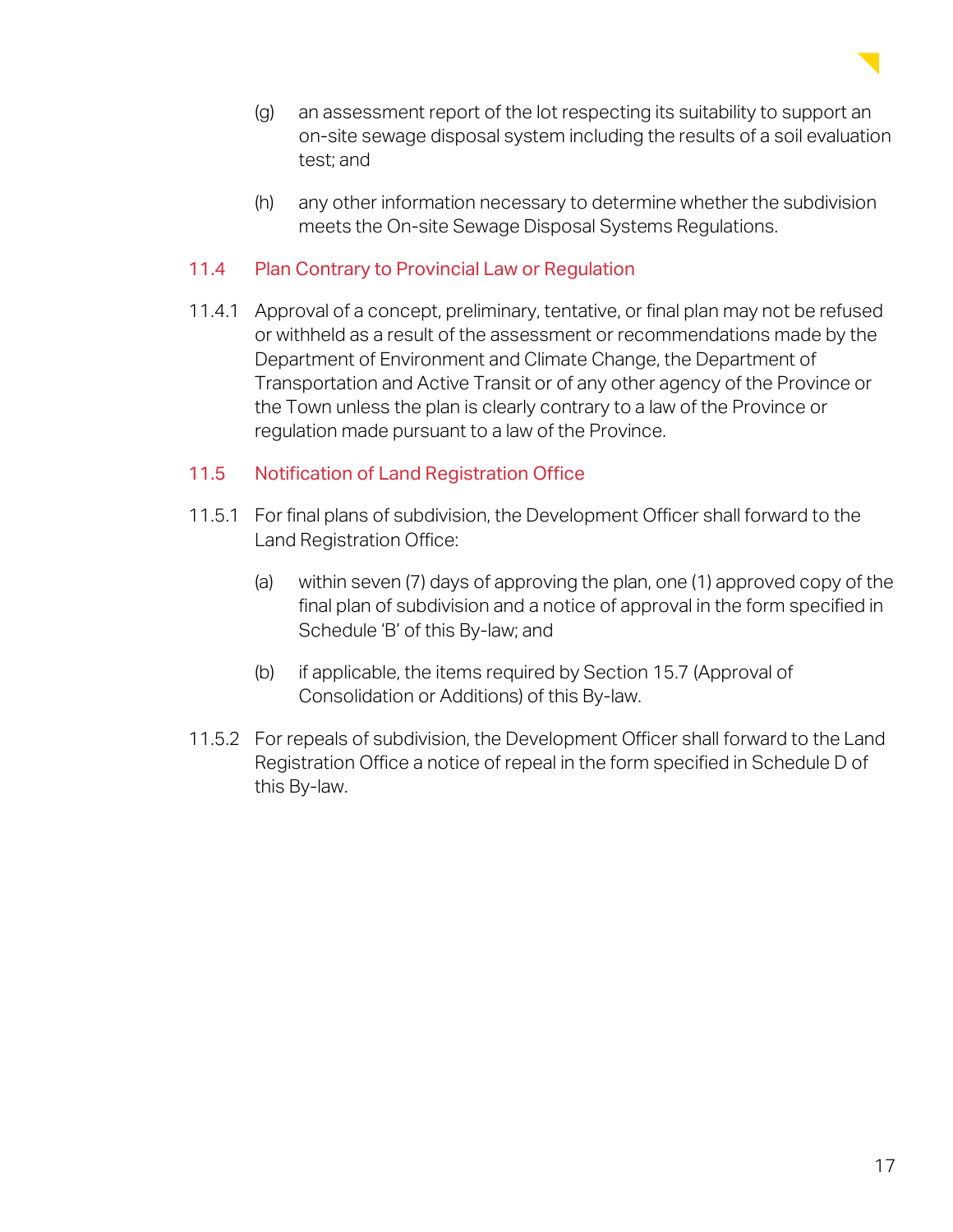

#### 11.6 Notification of Subdivider

- 11.6.1 The Development Officer shall forward an approved copy of the concept, preliminary, tentative, or final plan or notice of repeal to the subdivider.
- 11.6.2 Where the Development Officer refuses to approve a concept, preliminary, tentative, or final plan, or a repeal of subdivision, the development officer shall:
	- (a) give notice of the refusal to all agencies which were forwarded a plan pursuant to Sections 12.3 (Concept Plan Procedure), 13.3 (Preliminary Plan Procedure), 14.3 (Tentative Plan Procedure), or 15.3 (Final Plan Procedure); and
	- (b) inform the subdivider of the reasons for the refusal in writing and advise the subdivider of the appeal provisions of section 284 of the Act.

#### 11.7 Fees

- 11.7.1 At the time of application for approval of a tentative plan of subdivision, the subdivider shall submit to the Development Officer:
	- (a) the fees contained in the *Costs and Fees Act* and its regulations for filing the approved final plan of subdivision and registering a notice of approval of the plan at the Land Registration Office; and
	- (b) the processing fee set by Council.
- 11.7.2 Where the development officer refuses to approve a tentative or final plan of subdivision or a repeal of subdivision, the Development Officer shall return the fees referred to in Clause 11.7.1(a) to the subdivider.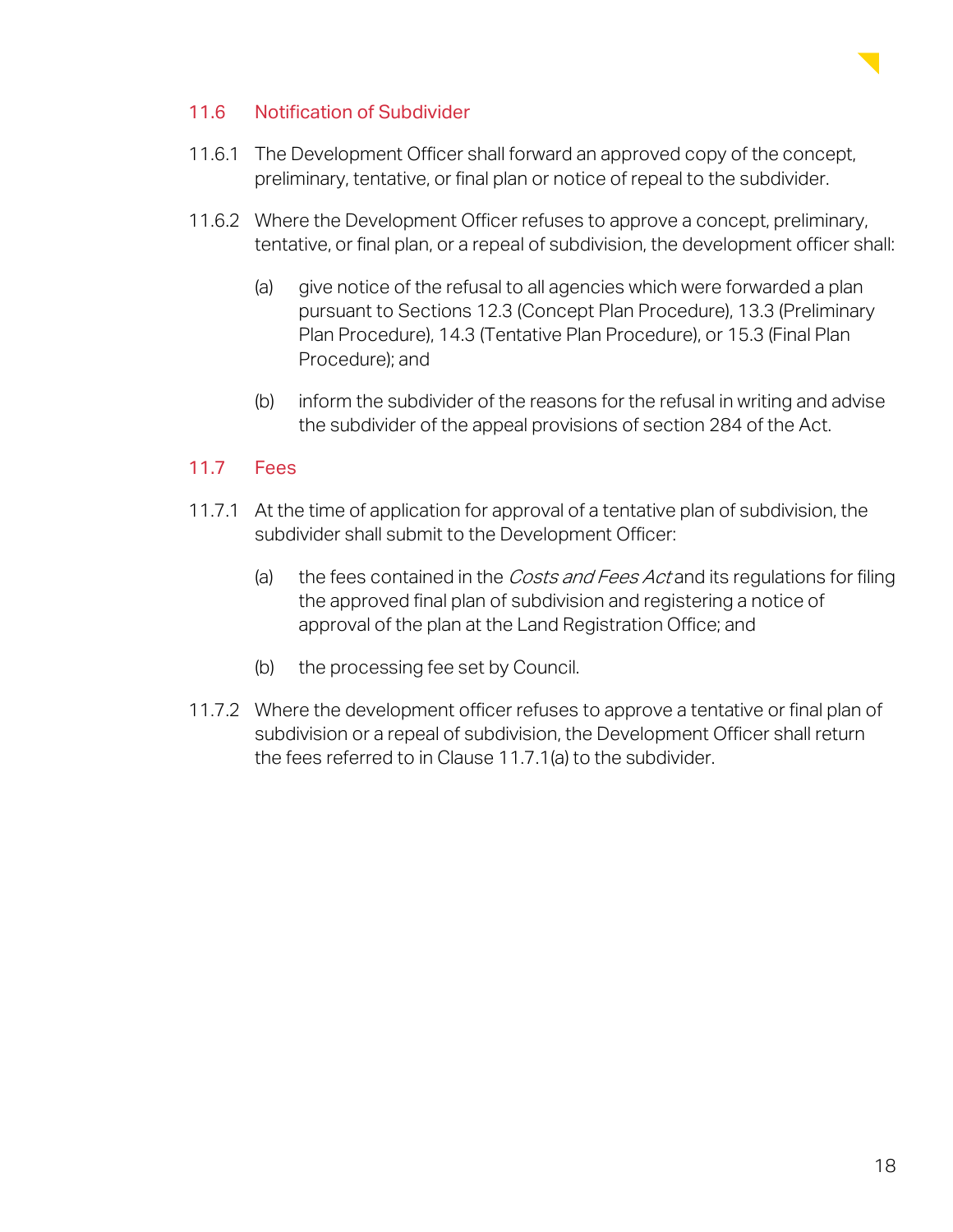

### 12 Concept Plans

#### 12.1 Concept Plan Optional

12.1.1 Concept Plans shall be optional, at the subdivider's discretion.

#### 12.2 Concept Plan Requirements

- 12.2.1 A subdivider proposing to subdivide an area of land in phases which will contain new streets may submit to the development officer eight (8) printed copies and one (1) digital copy of a concept plan of the entire area of land. Concept plans shall be at a scale sufficient for clarity of all particulars of the plan and shall show the following:
	- (a) the words "Concept Plan" located in the title block;
	- (b) the name of the owner of the area of land being subdivided;
	- (c) the unique Parcel Identifier (PID) of all areas of land being subdivided;
	- (d) the names of all owners of all properties abutting the area of land being subdivided;
	- (e) the proposed internal street system with connections to existing public streets;
	- (f) the proposed location of public open space;
	- (g) the location of existing development, if any;
	- (h) the location of any municipal service boundary;
	- (i) the north point;
	- (j) contours at 5-metre intervals; and
	- (k) any other information necessary to determine if the subdivision meets the Service Specifications and accepted engineering practice as determined by the Town Engineer.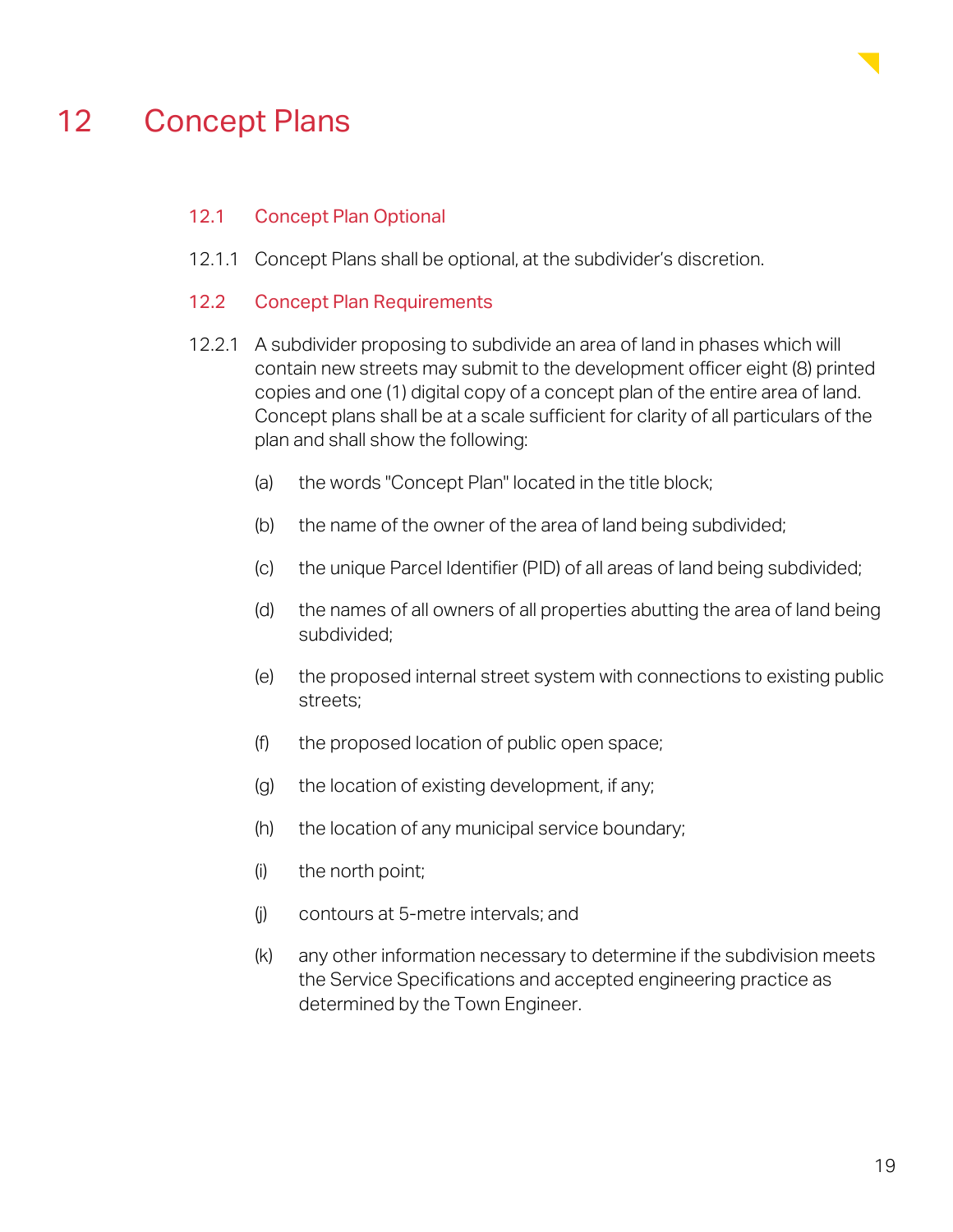

#### 12.3 Concept Plan Procedure

- 12.3.1 The Development Officer shall forward the concept plan and any supplementary information to appropriate agencies in order to request evaluation of the concept plan in terms of:
	- (a) the design's consideration of topography, natural features, and other site constraints and restrictions;
	- (b) street layout, pedestrian routes, and connections with existing and proposed transportation links on a local and regional scale;
	- (c) the feasibility of servicing with applicable services, and the effect of the layout on the provision of future services where applicable;
	- (d) public open space; and
	- (e) any proposed community and commercial uses.

#### 12.4 Stamps to Appear on Concept Plan

- 12.4.1 The following information shall be stamped or written and completed by the Development Officer on any concept plan that is approved:
	- (a) "This concept plan is approved.";
	- (b) the date of the approval of the concept plan; and
	- (c) "This concept plan shall not be filed in the Land Registration Office as no subdivision takes effect until a final plan of subdivision is approved by the development officer and filed in the Land Registration Office.".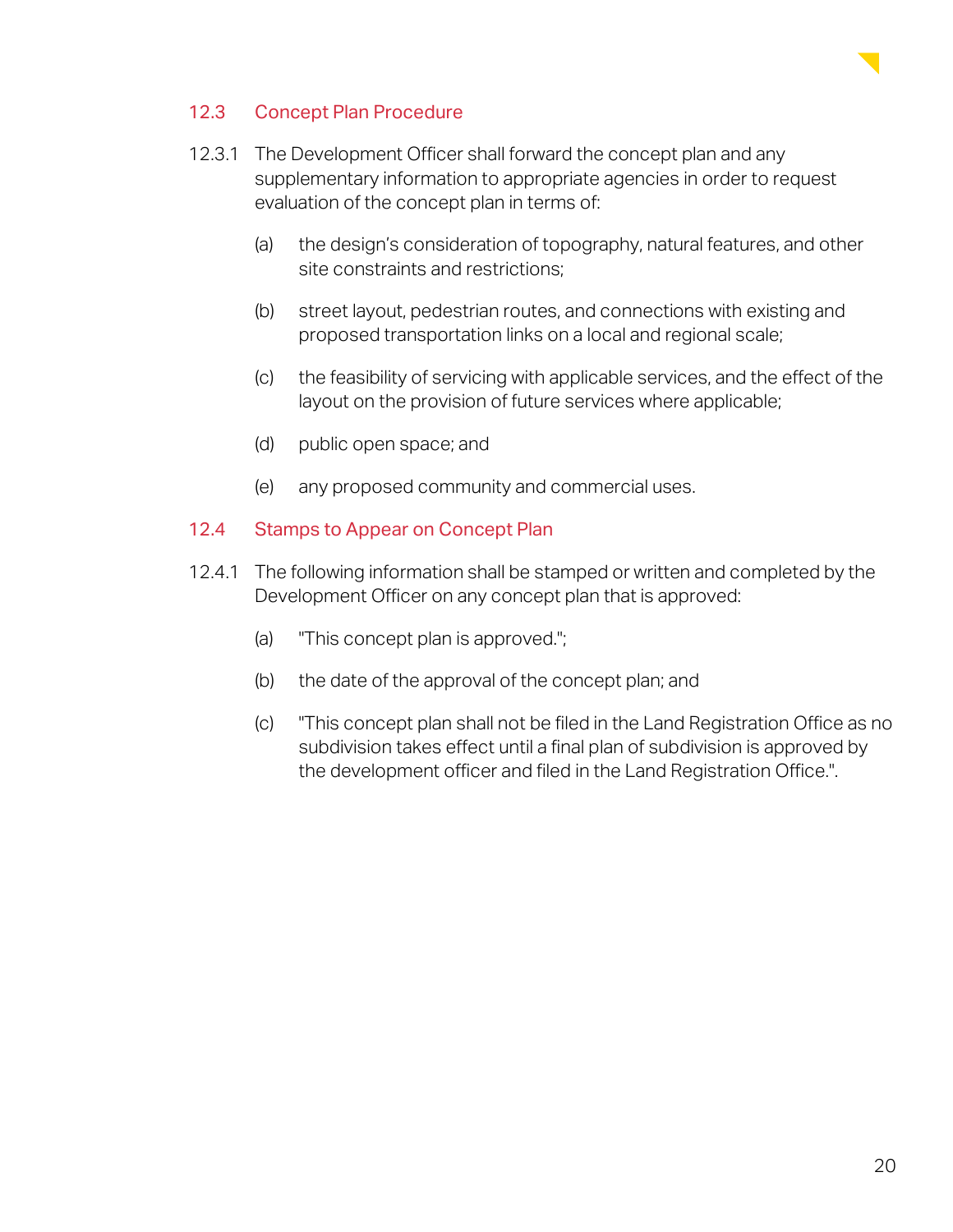

### 13 Preliminary Plans of Subdivision

#### 13.1 Preliminary Plan Optional

- 13.1.1 Preliminary Plans shall be optional, at the subdivider's discretion.
- 13.2 Preliminary Plan Requirements
- 13.2.1 A subdivider proposing to subdivide an area of land may submit to the development officer four (4) printed copies and one (1) digital copy of a preliminary plan of subdivision drawn to scale and showing:
	- (a) the name of the owner of the area of land being subdivided;
	- (b) the names of all owners of all properties abutting the area of land being subdivided;
	- (c) the civic number of main buildings on the area of land being subdivided and the unique Parcel Identifier (PID) of all the areas of land being subdivided;
	- (d) the approximate location of railways and railway rights-of-way;
	- (e) the name of existing and proposed public streets (and the authority number) and private roads as issued pursuant to the civic addressing system;
	- (f) the shape, dimensions, and area of the lots being created;
	- (g) each proposed lot identified by a number, except in cases where a parcel is being added to or subtracted from an existing area of land, in which case the parcel shall be identified by a letter and the new lot identified by the existing area of land identifier, where available, and the letter. There shall be no duplication of lot identifiers;
	- (h) the graphic representation of lots being created shown by solid lines, and the vanishing boundaries of existing areas of land being resubdivided, consolidated or both, shown as broken lines;
	- (i) the location of existing buildings within 10 metres (32.8 feet) of a property line;
	- (j) the general location of watercourses and wetlands;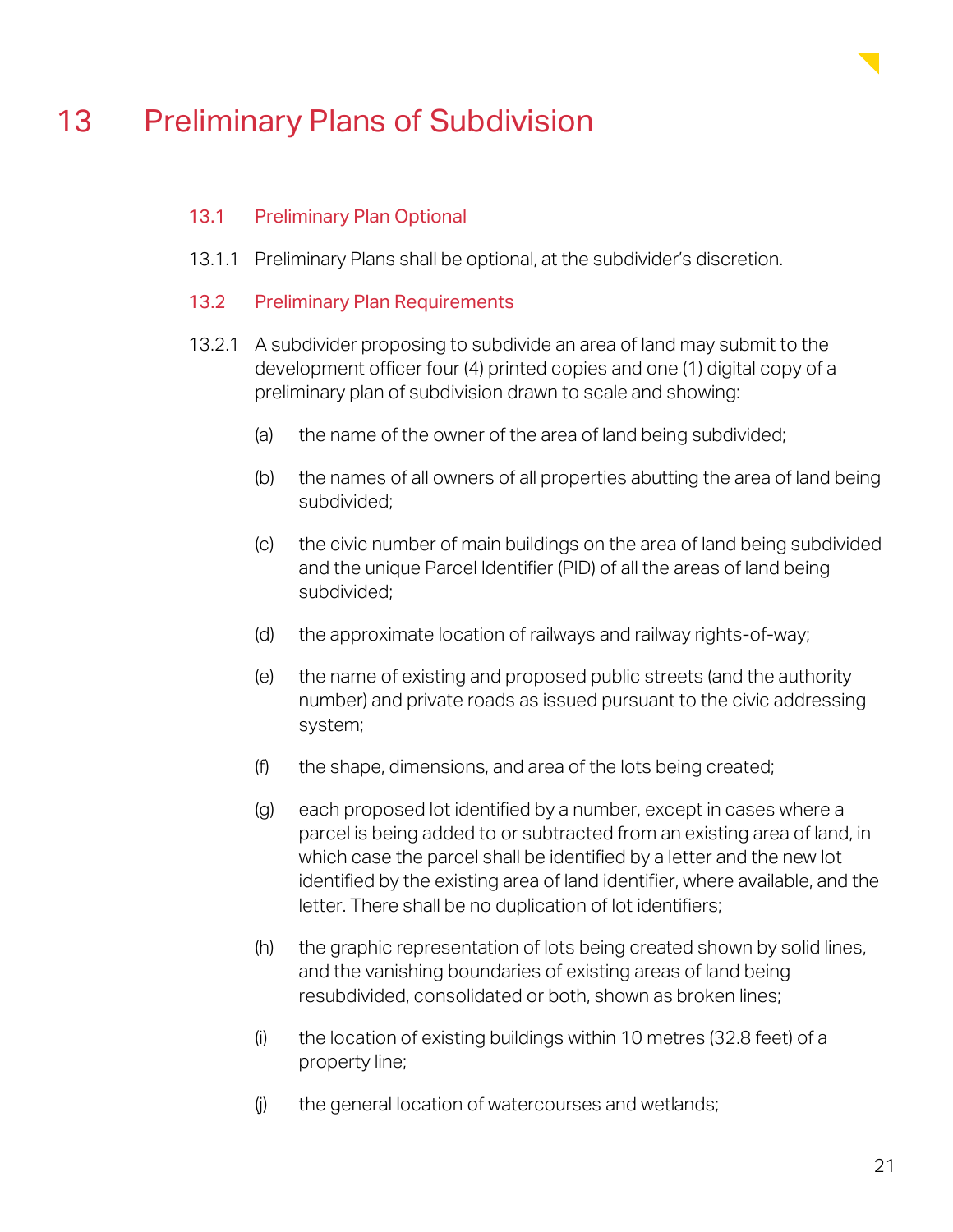

- (k) a location plan showing the approximate distance between the area of land being subdivided and the nearest prominent landmark;
- (l) the north point;
- (m) the scale to which the plan of subdivision is drawn; and
- (n) any other information necessary to determine whether this plan of subdivision conforms to this Subdivision By-law.
- 13.2.2 Where the preliminary plan of subdivision is to be forwarded to the Department of Environment and Climate Change, the additional information listed in Section 11.3 (Additional Information), if required by the Department of Environment and Climate Change, shall be part of, or included with, the plan.

#### 13.3 Preliminary Plan Procedure

- 13.3.1 In areas not served by central sewer, the Development Officer shall forward a copy of the preliminary plan of subdivision to:
	- (a) the Department of Environment and Climate Change to determine compliance with the On-site Sewage Disposal Systems Regulations or—if the following conditions are met—for confirmation that an on-site sewage disposal system is not needed:
		- i. the proposed lot is more than 9,000 square metres (96,878.4 square feet) in area;
		- ii. the proposed lot has a width of 76 metres (249.3 feet) or more; and
		- iii. the subdivider has certified on the application that the proposed lot is not intended for a purpose requiring an on-site sewage disposal system;
	- (b) the authority having jurisdiction for public streets shown on the plan; and
	- (c) any other agency of the Province or the Town the Development Officer deems necessary.
- 13.3.2 In areas serviced by central sewer, the Development Officer shall forward a copy of the preliminary plan of subdivision to:
	- (a) the Town Engineer;
	- (b) the authority having jurisdiction for public streets shown on the plan; and
	- (c) any other agency of the Province or the Town the Development Officer deems necessary.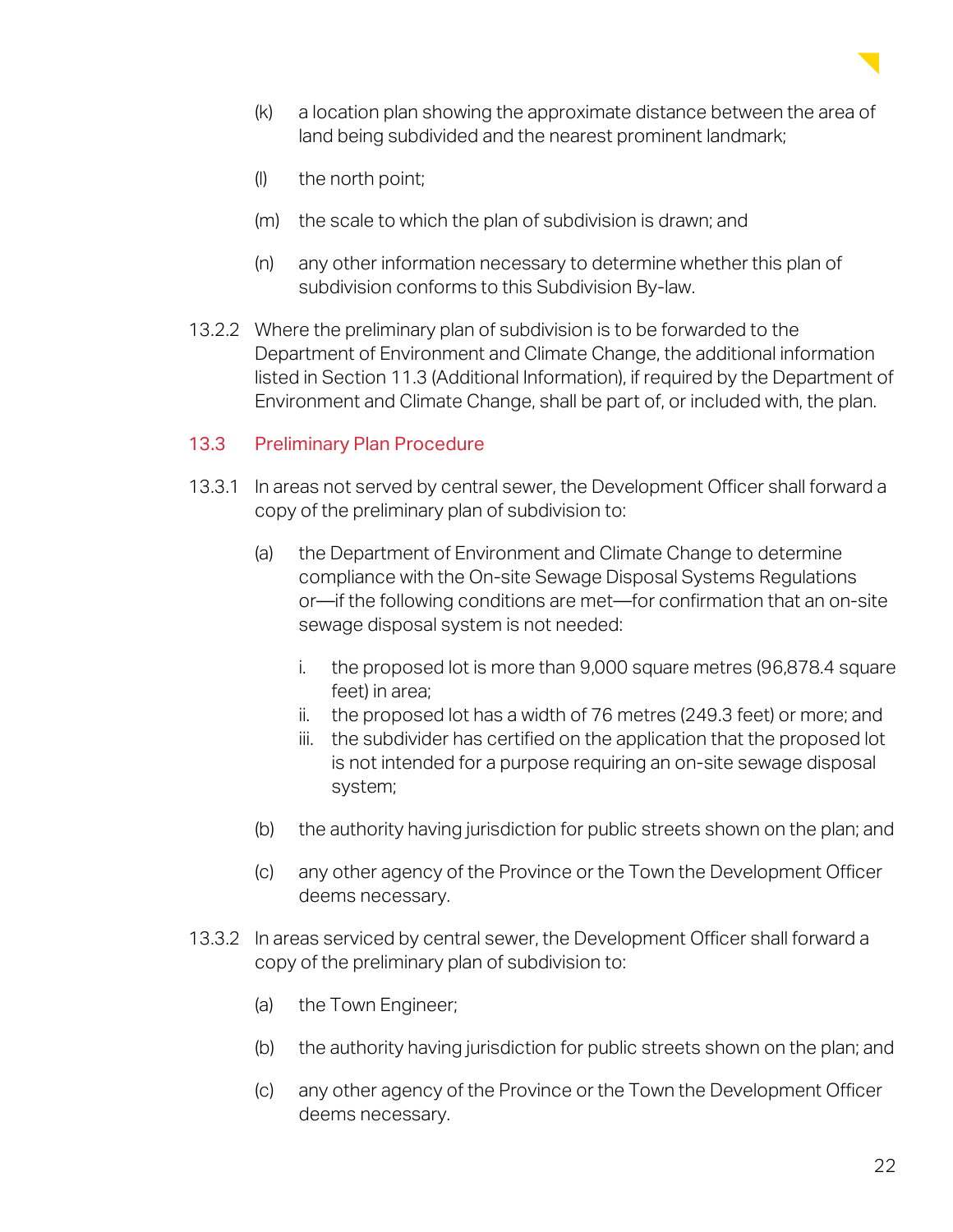

13.3.3 The development officer shall inform the subdivider in writing of the results of the evaluation of the preliminary plan of subdivision.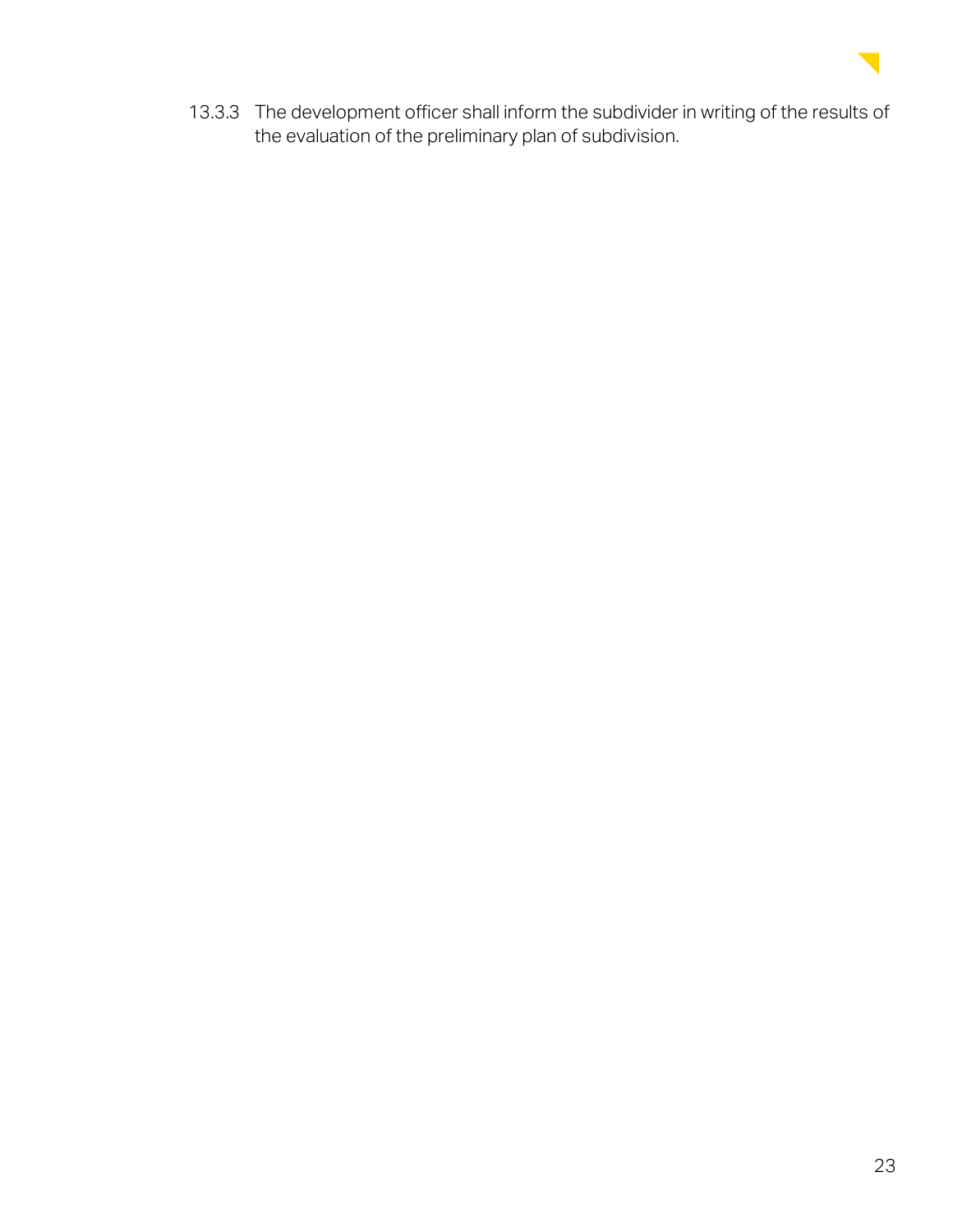

### 14 Tentative Plans of Subdivision

#### 14.1 Tentative Plan Optional

- 14.1.1 Tentative Plans shall be optional, at the subdivider's discretion.
- 14.2 Tentative Plan Requirements
- 14.2.1 A subdivider proposing to subdivide an area of land may submit to the Development Officer eight (8) printed copies and one (1) digital copy of the tentative plan of the proposed subdivision meeting the requirements of this section.
- 14.2.2 Tentative plans of subdivision submitted to the development officer shall be:
	- (a) drawn to a scale or scales sufficient for clarity of all particulars on the tentative plan of subdivision;
	- (b) based on a description of the area of land to be subdivided, preferably but not necessarily as surveyed;
	- (c) folded to approximately 20x30 cm (8x12 in.) with the face of the folded print being the title block which is located in the lower right-hand corner of the tentative plan of subdivision.
- 14.2.3 Tentative plans of subdivision shall show the following:
	- (a) the words "Plan of Subdivision" located in the title block;
	- (b) the words "Tentative Plan" located above the title block;
	- (c) a clear space for stamping being a minimum of 225 square centimetres (36 square inches) with a minimum width of 8 centimetres (3 inches);
	- (d) the name of the subdivision, if any, and the name of the owner of the area of land being subdivided;
	- (e) if applicable, the book and page number of the deed to the area of land as recorded in the name of the owner in the Land Registration Office;
	- (f) the unique Parcel Identifier (PID) of all areas of land being subdivided;
	- (g) the civic number and location of main buildings on the area of land being subdivided;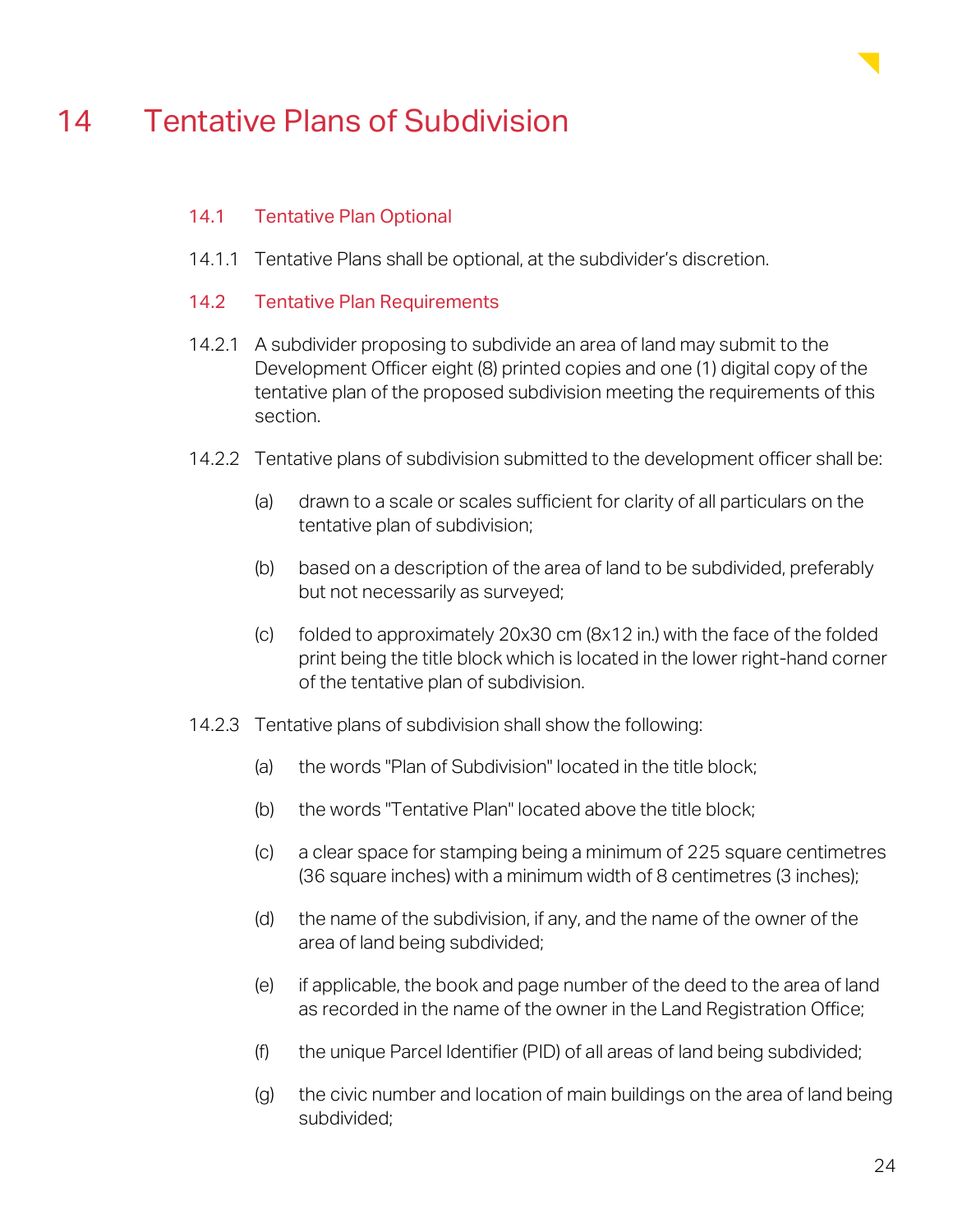

- (h) the names of all owners or the identifiers of all properties abutting the area of land being subdivided;
- (i) the name of existing and proposed public streets (and the authority number) and private roads as issued pursuant to the civic addressing system;
- (j) the width and location of railroads and railway rights-of-way;
- (k) the shape, dimensions, and area of the proposed lots;
- (l) each proposed lot identified by a number, except in cases where a parcel is being added to or subtracted from an existing area of land, in which case the parcel shall be identified by a letter and the new lot identified by the existing area of land identifier, where applicable, and the letter. There shall be no duplication of lot identifiers;
- (m) the boundaries of lots being created shown by solid lines, and the vanishing boundaries of existing areas of land being resubdivided, consolidated or both, shown as broken lines;
- (n) the location of existing buildings within 10 metres (32.8 feet) of a property boundary;
- (o) where applicable, a notation stating the lots are serviced by a central sewer and/or water system;
- (p) the general location of watercourses, wetlands, or prominent rock formations;
- (q) if applicable, sight-stopping distance information provided by a Nova Scotia Land Surveyor;
- (r) the width, location, and nature of any easements on or affecting the area of land proposed to be subdivided;
- (s) the location of any existing access from a proposed lot to a public street;
- (t) the date on which the plan of subdivision was drawn and the date of any revisions;
- (u) a location map, drawn to a scale not smaller than 1:50,000 (such scale to be shown on the map), preferably with the same orientation as the area of land;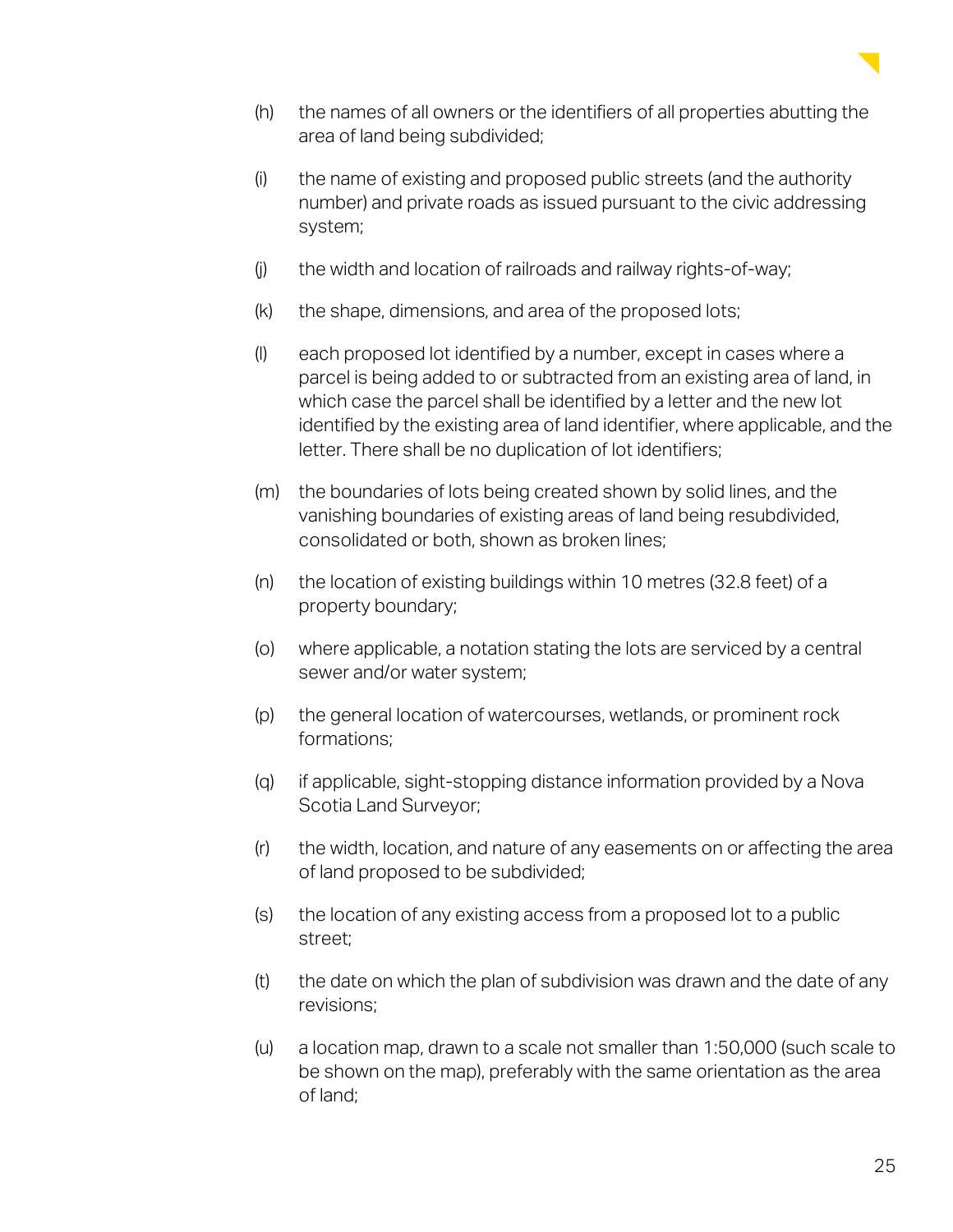

- (v) the north point;
- (w) the scale to which the plan of subdivision is drawn; and
- (x) any other information necessary to determine whether the plan of subdivision conforms to this Subdivision By-law.
- 14.2.4 Where the tentative plan of subdivision is to be forwarded to the Department of Environment and Climate Change additional information listed in Section 11.3 (Additional Information), if required by the Department of Environment and Climate Change, shall be part of, or included with, the tentative plan.
- 14.2.5 Where the proposed lots front on a proposed public street, a tentative plan of subdivision shall:
	- (a) show a boundary survey of the area of land proposed to be subdivided, excluding the remainder lot, certified and stamped by a Nova Scotia Land Surveyor in the manner required by the Land Surveyors Act and its regulations;
	- (b) be accompanied by four copies of a plan showing:
		- i. contours at 2-metre intervals;
		- ii. drainage patterns;
		- iii. the width and location of proposed public streets and their intersection with existing public streets;
		- iv. the location of existing and proposed central sewer and water systems and proposed connections thereto; and
	- (c) be accompanied by two (2) copies of centerline profiles of proposed public streets.
- 14.2.6 Where new Town public streets, central water systems, or central sewer systems are required the Development Officer shall not approve a tentative plan of subdivision until the subdivider has submitted plans, drawings and specifications that satisfy the requirements of Subsection 14.2.5 and the Service Specifications.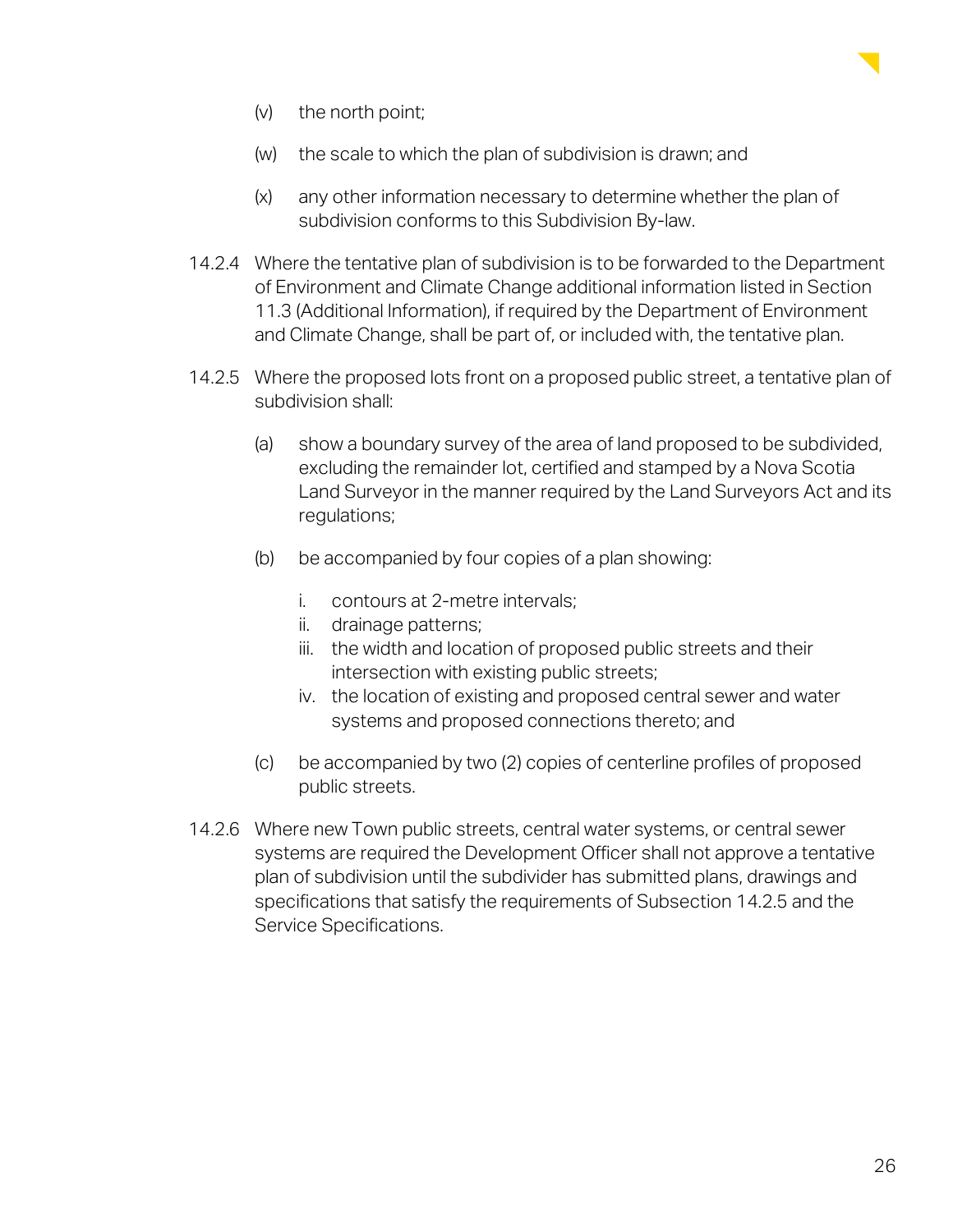

#### 14.3 Tentative Plan Procedure

- 14.3.1 In areas not served by central sewer, the Development Officer shall forward a copy of the tentative plan of subdivision to:
	- (a) the Department of Environment and Climate Change to determine compliance with the On-site Sewage Disposal Systems Regulations or—if the following conditions are met—for confirmation that an on-site sewage disposal system is not needed:
		- i. the proposed lot is more than 9,000 square metres (96,878.4 square feet) in area;
		- ii. the proposed lot has a width of 76 metres (249.3 feet) or more; and
		- iii. the subdivider has certified on the application that the proposed lot is not intended for a purpose requiring an on-site sewage disposal system;
	- (b) the authority having jurisdiction for public streets shown on the plan; and
	- (c) any other agency of the Province or the Town the Development Officer deems necessary.
- 14.3.2 In areas serviced by central sewer, the Development Officer shall forward a copy of the tentative plan of subdivision to:
	- (a) the Town Engineer;
	- (b) the authority having jurisdiction for public streets shown on the plan; and
	- (c) any other agency of the Province or the Town the Development Officer deems necessary.

#### 14.4 Stamps to Appear on Tentative Plan

- 14.4.1 The following information shall be stamped or written and completed by the Development Officer on any tentative plan of subdivision which is approved together with any other information, including conditions, necessary for the tentative plan to proceed to the final plan stage:
	- (a) This tentative plan of subdivision is approved for Lots Such approval lapses if the lots are not shown on a final plan of subdivision approved within two years of the date of the approval of the tentative plan";
	- (b) the date of the approval of the tentative plan;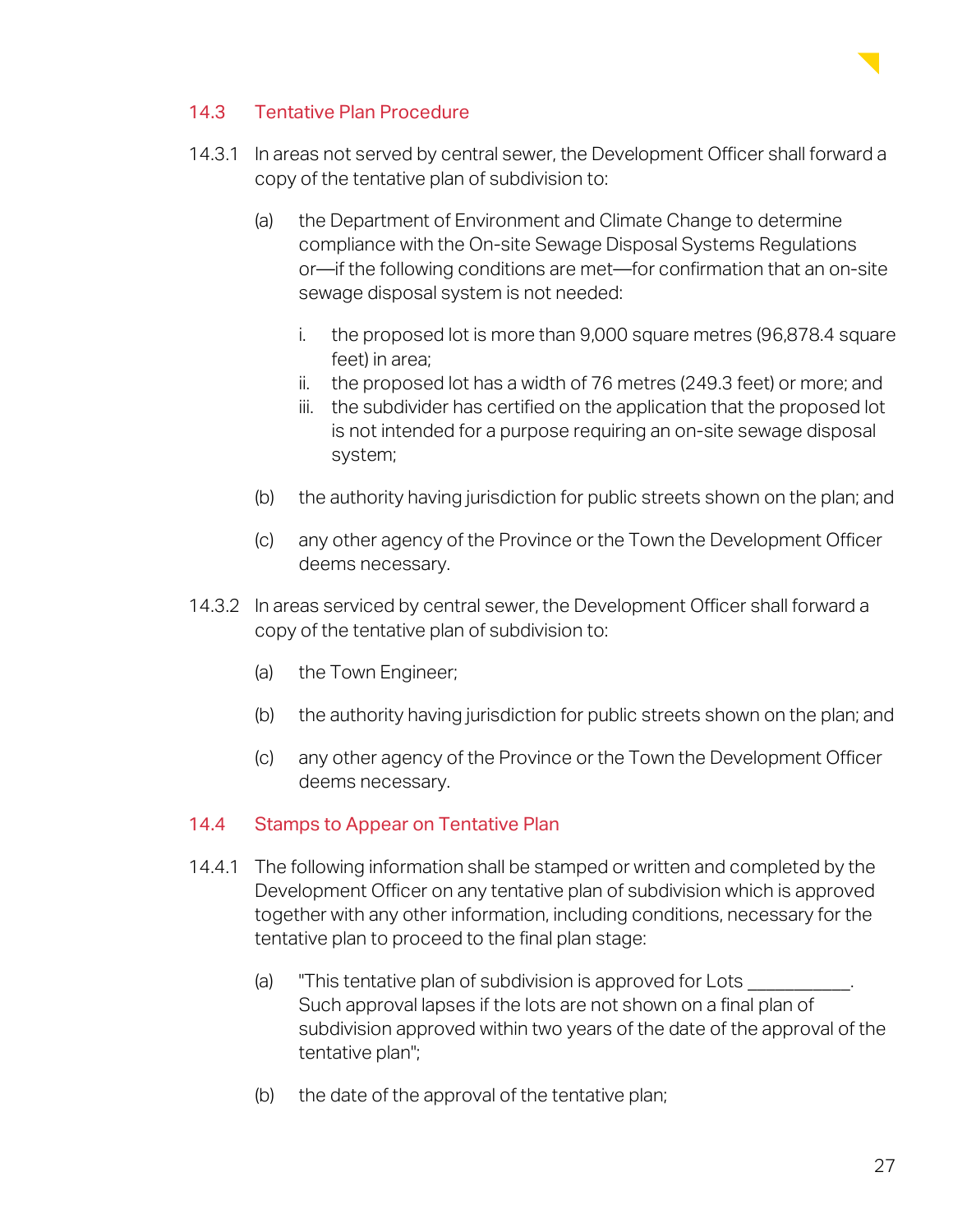

- (c) "This tentative plan of subdivision shall not be filed in the Land Registration Office as no subdivision takes effect until a final plan of subdivision is approved by the Development Officer and filed in the Land Registration Office."
- 14.4.2 The development officer shall forward a copy of the approved tentative plan of subdivision to the subdivider and the surveyor.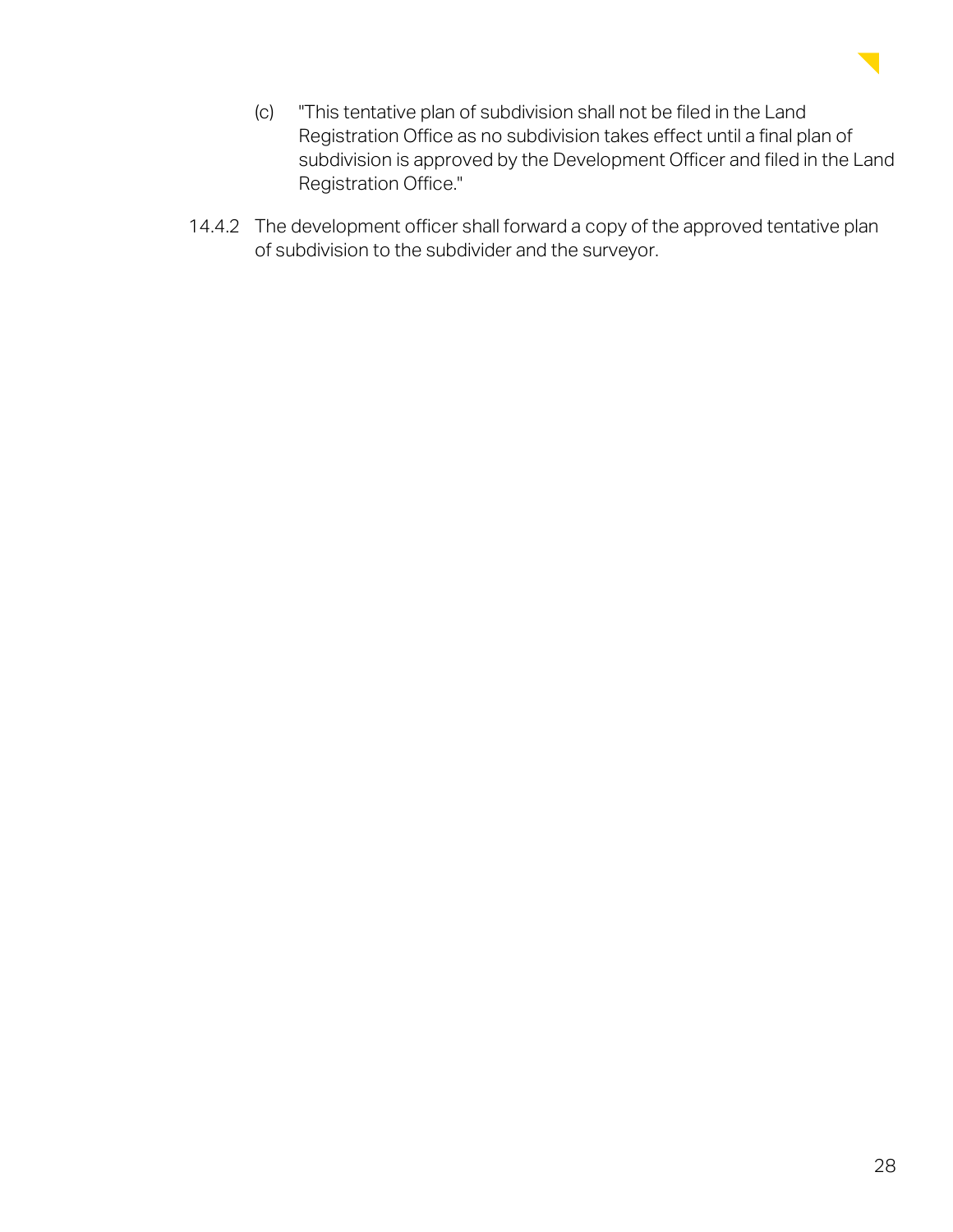

### 15 Final Plans of Subdivision

#### 15.1 Final Plan Requirements

- 15.1.1 A subdivider proposing to subdivide an area of land shall submit twelve (12) printed copies and one (1) digital copy of the final plan of subdivision meeting the requirements of this section to the Development Officer for approval.
- 15.1.2 Final plans of subdivision submitted to the development officer shall be
	- (a) drawn to a scale or scales sufficient for clarity of all particulars of the final plan of subdivision;
	- (b) certified and stamped by a Nova Scotia Land Surveyor that the lots for which approval is requested and any proposed public street have been surveyed in the manner required by the Land Surveyors Act and its regulations, except for a final plan of subdivision prepared pursuant to Subsection 5.4.2 (Boundary Alteration), of this By-law; and
	- (c) folded to approximately 20x30 centimetres (8x12 inches) with the face of the folded print being the title block which is located in the lower righthand corner of the final plan of subdivision.
- 15.1.3 Final plans of subdivision shall show the following:
	- (a) the words "Plan of Subdivision" located in the title block;
	- (b) a clear space for stamping being a minimum of 225 square centimetres (36 square inches) with a minimum width of 8 centimetres (3 inches);
	- (c) the name of the subdivision, if any, and the name of the owner of the area of land being subdivided;
	- (d) if applicable, the book and page number of the deed to the area of land as recorded in the name of the owner in the Land Registration Office;
	- (e) the unique Parcel Identifier (PID) of all areas of land being subdivided;
	- (f) the civic number and the location of main buildings on all the areas of land being subdivided;
	- (g) the names of all owners or the identifiers of all properties abutting the area of land being subdivided;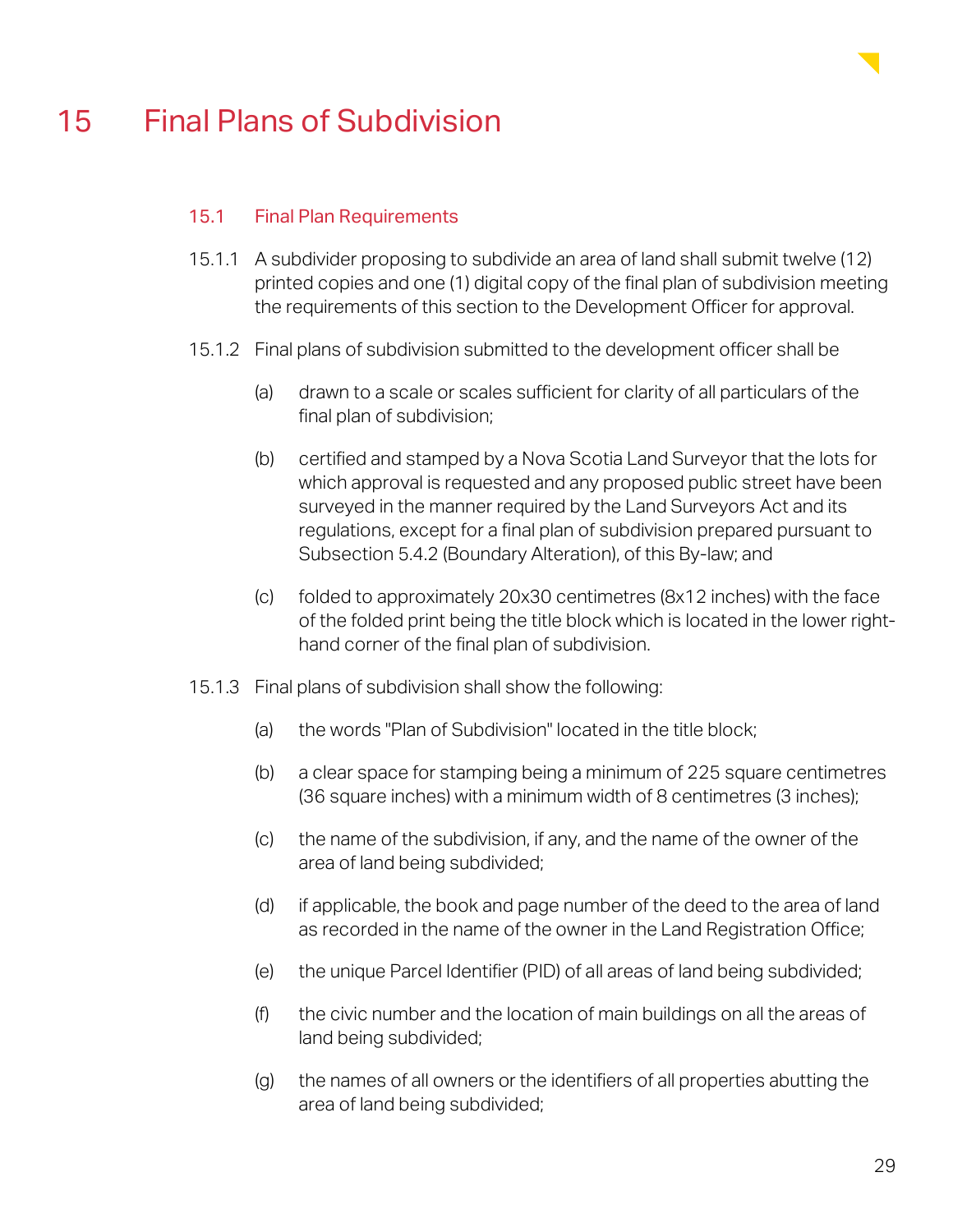

- (h) the name of existing and proposed public streets (and the authority number) and private roads as issued pursuant to the civic addressing system;
- (i) the width and location of railroads and railway rights-of-way;
- (j) the location of any existing access from a proposed lot to a public street;
- (k) the shape, dimensions, and area of the proposed lots;
- (l) each proposed lot identified by a number, except in cases where a parcel is being added to or subtracted from an existing area of land, in which case the parcel shall be identified by a letter and the new lot identified by the existing area of land identifier, where applicable, and the letter. There shall be no duplication of lot identifiers;
- (m) the boundaries of proposed lots shown by solid lines, and the vanishing boundaries of existing areas of land being resubdivided, consolidated or both, shown as broken lines;
- (n) the location of existing buildings within 10 metres (32.8 feet) of a property boundary;
- (o) the geographical and mathematical location of all buildings within 3 metres (9.8 feet) of a proposed boundary;
- (p) where applicable, a notation stating the lots are serviced by a central sewer and/or water system; and
- (q) the width, location, and nature of any easements on or affecting the area of land proposed to be subdivided; and
- (r) the general location of watercourses, wetlands, and prominent rock formations;
- (s) if applicable, sight-stopping distance information provided by a Nova Scotia Land Surveyor;
- (t) the date on which the plan of subdivision was drawn and the date of any revisions;
- (u) a location map, drawn to a scale not smaller than 1:50,000 (such scale to be shown on the map), preferably with the same orientation as the area of land;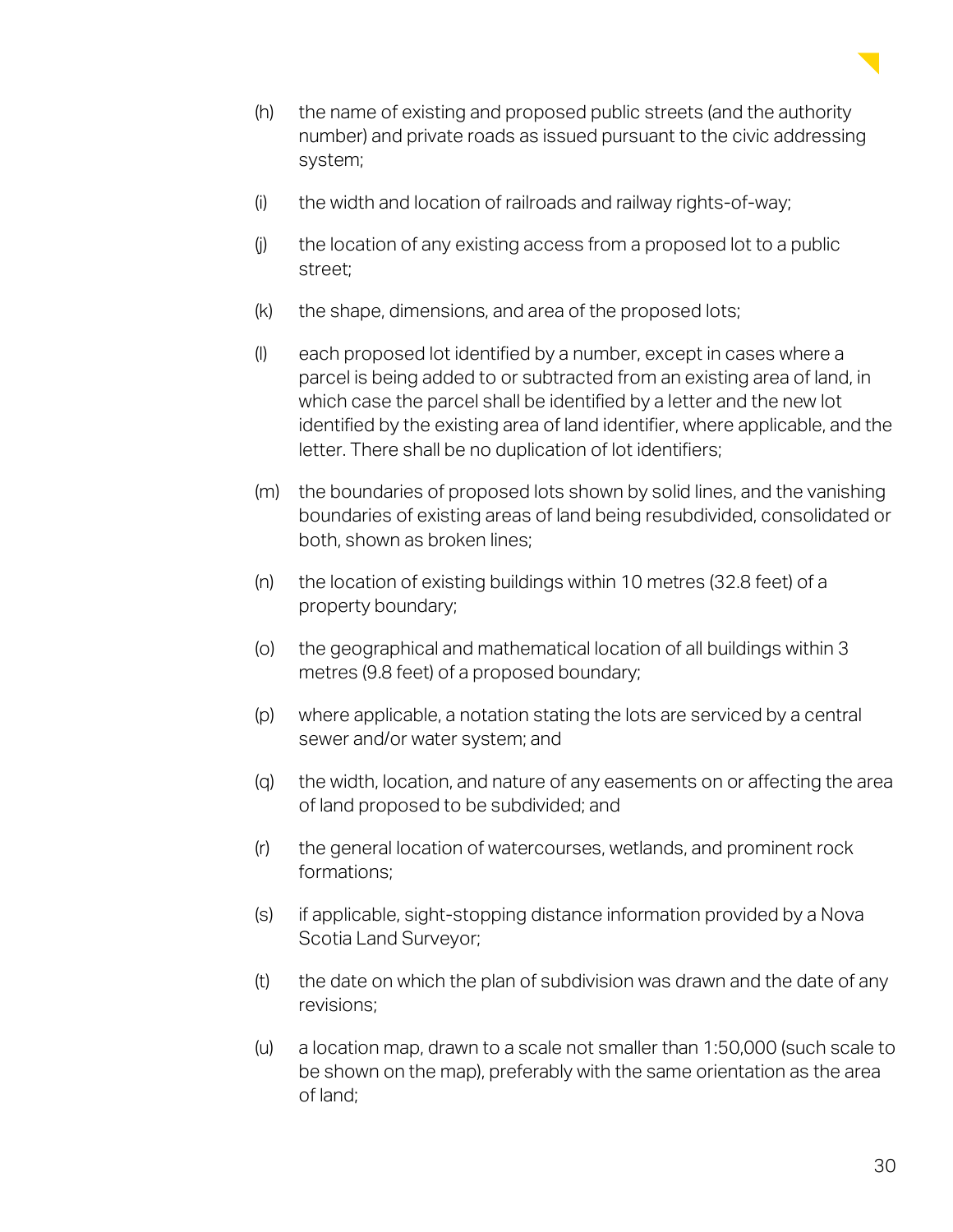

- (v) the north point;
- (w) the scale to which the plan of subdivision is drawn; and
- (x) any other information necessary to determine whether this plan of subdivision conforms to this Subdivision By-law.
- 15.1.4 Where the final plan of subdivision is to be forwarded to the Department of Environment and Climate Change the additional information listed in Section 11.3 (Additional Information), if required by the Department of Environment and Climate Change, shall be part of, or included with, the final plan.
- 15.1.5 Unless they have already been submitted, final engineering drawings for any services, including streets, to be conveyed to the Town shall accompany the final plan of subdivision.
- 15.1.6 Where a new Town public street, central water system or a central sewer system is required, the Development Officer shall not approve a final plan of subdivision until the requirements of Section 10.3 (Duty on Completion), or of Section 10.4 (Construction Agreement and Bond) have been met.

#### 15.2 Public Open Space

15.2.1 Where a transfer to the Town of money for public open space is required by Section 9.1 (Dedication Required) the transfer shall take place prior to endorsement of the final plan.

#### 15.3 Final Plan Procedure

- 15.3.1 In areas not served by central sewer, the Development Officer shall forward a copy of the final plan of subdivision to:
	- (a) the Department of Environment and Climate Change to determine compliance with the On-site Sewage Disposal Systems Regulations or—if the following conditions are met—for confirmation that an on-site sewage disposal system is not needed:
		- i. the proposed lot is more than 9,000 square metres (96,878.4 square feet) in area;
		- ii. the proposed lot has a width of 76 metres (249.3 feet) or more; and
		- iii. the subdivider has certified on the application that the proposed lot is not intended for a purpose requiring an on-site sewage disposal system;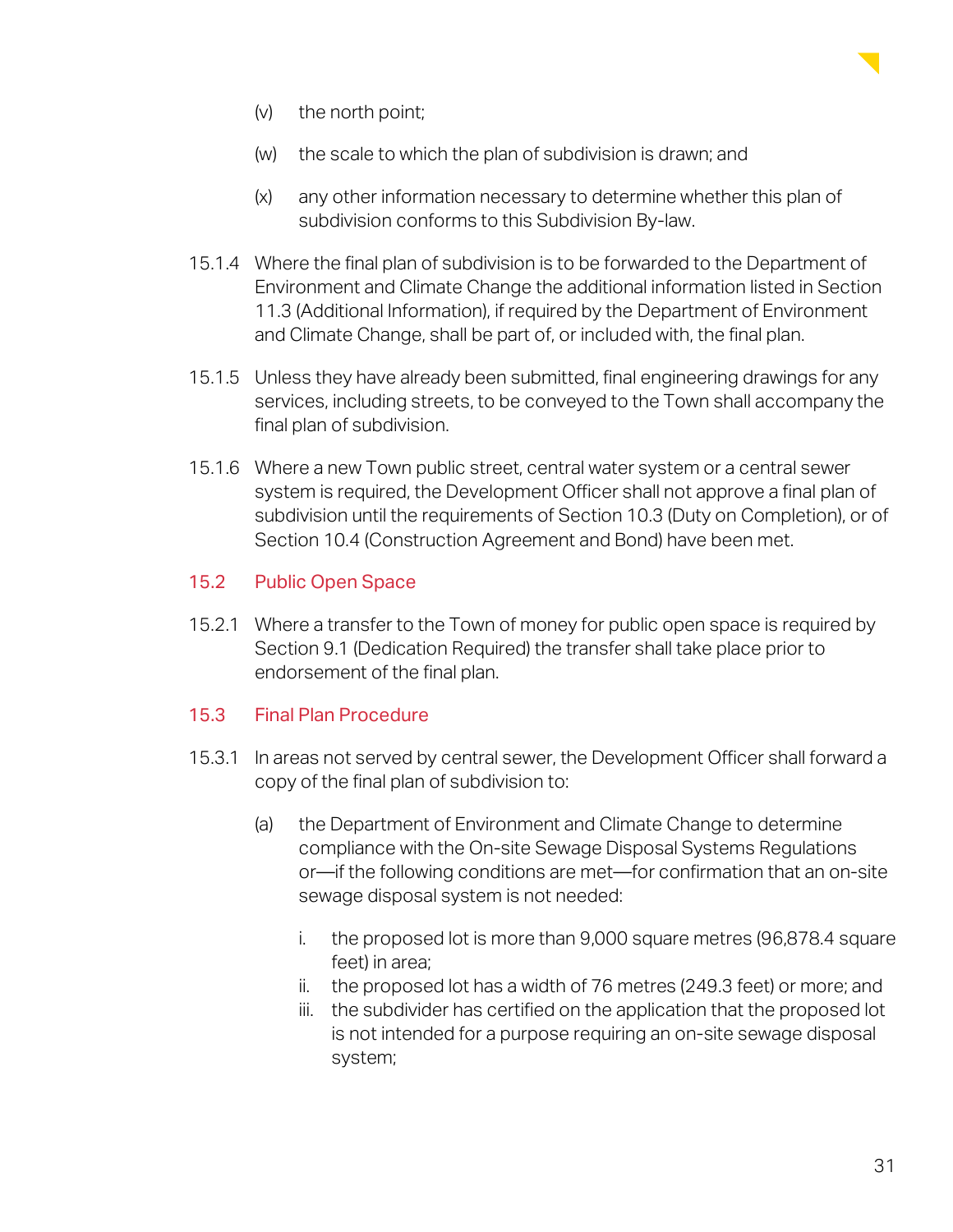

- (b) the Building Inspector, to identify any potential violation of the of the Town Building By-law, where buildings are shown on the plan of subdivision within 10 metres (32.8 ft.) of a new lot boundary;
- (c) the authority having jurisdiction for public streets shown on the plan; and
- (d) any other agency of the Province or the Town the Development Officer deems necessary.
- 15.3.2 In areas serviced by central sewer, the Development Officer shall forward a copy of the final plan of subdivision to:
	- (a) the Town Engineer;
	- (b) the Building Inspector, to identify any potential violation of the of the Town Building By-law, where buildings are shown on the plan of subdivision within 10 metres (32.8 ft.) of a new lot boundary;
	- (c) the authority having jurisdiction for public streets shown on the plan; and
	- (d) any other agency of the Province or the Town the Development Officer deems necessary.

#### 15.4 Public Open Space Contribution Required

15.4.1 No approval of a final plan of subdivision may be given unless the subdivider has conveyed to the Town land, or a combination of land or money or value in kind, that satisfies the requirements of Part 9 (Public Open Space).

#### 15.5 Sewer and Water Approvals Required

15.5.1 No approval of a final plan of subdivision may be given until the subdivider has obtained the required approvals from the Town Engineer of any central water system required by Part 7 (Water Supply) or a central sewer system required by Part 8 (Sanitary Sewers).

#### 15.6 Public Street Construction or Agreement Required

15.6.1 No approval of a final plan of subdivision may be given unless the subdivider either has laid out and constructed public streets and any other services required in accordance with the provisions of Section 10.3 (Duty on Completion) or has entered into an agreement with the Town in accordance with Section 10.4 (Construction Agreement and Bond).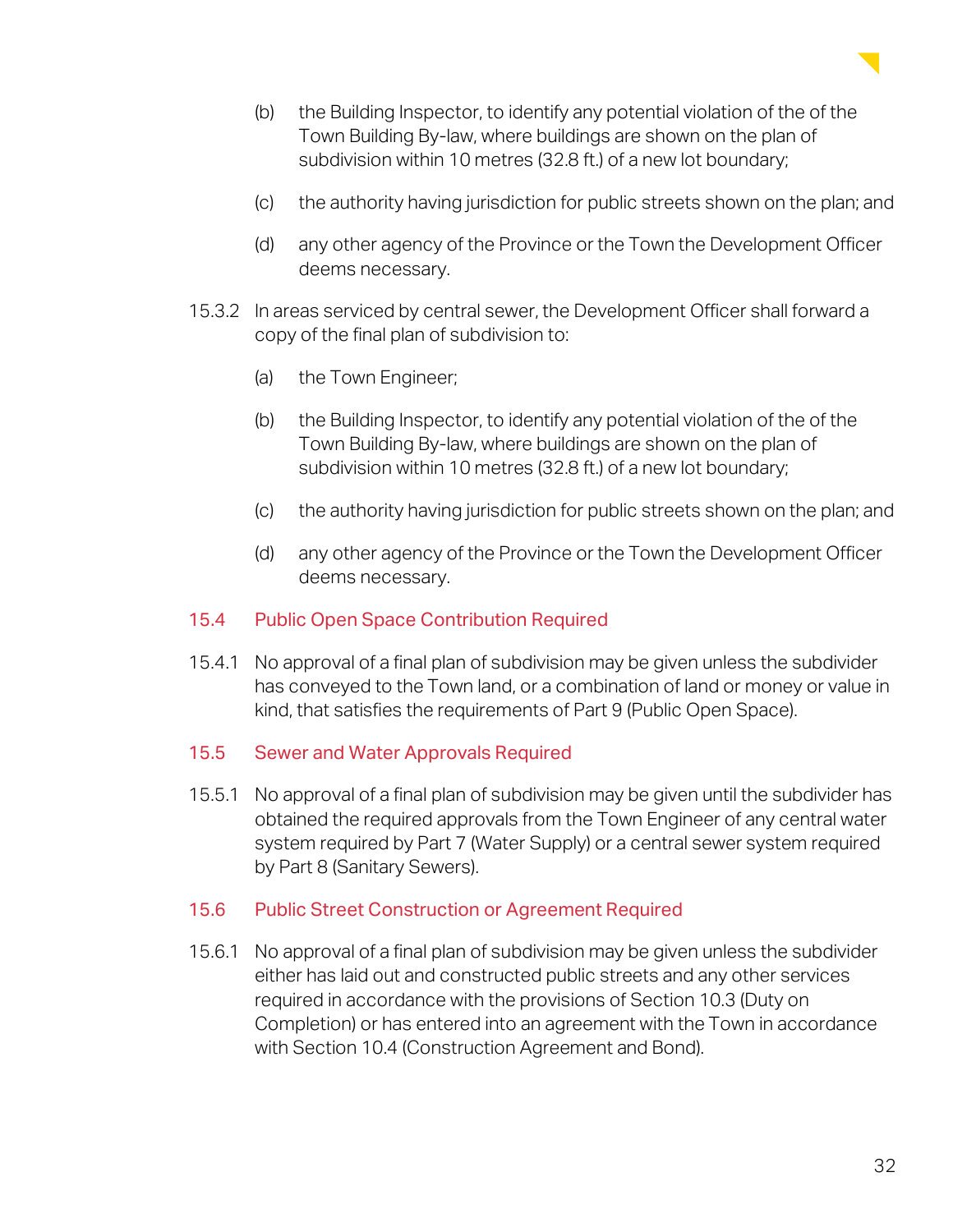

#### 15.7 Approval of Consolidation or Addition

- 15.7.1 No approval of a final plan of subdivision that adds or consolidates parcels or areas of land in different ownerships shall be given before the development officer has received:
	- (a) the executed deeds suitable for registering to effect the addition or consolidation;
	- (b) the fees for registering the deeds;
	- (c) the affidavit of value, including particulars of any exemption, pursuant to Part V of the Act;
	- (d) the deed transfer tax applicable to the transaction, if any; and
	- (e) forms sufficient to meet the requirement of the Land Registry Act.

#### 15.8 Approval after Conveyance

- 15.8.1 A final plan of subdivision showing lots to be approved under circumstances described in subsection 287(3) of the Act by special note on the plan shall:
	- (a) identify such lots;
	- (b) state the names of the grantor and the grantee of such lots; and
	- (c) state the date, book and page number of the conveyance of such lots as recorded in the Land Registration Office.

#### 15.9 Stamps to Appear on Final Plan

- 15.9.1 The following information shall be stamped or written and completed by the Development Officer on any final plan of subdivision which is approved:
	- (a) "This final plan of subdivision is approved for Lots \_\_\_\_\_\_\_\_\_\_ ";
	- (b) where applicable,
		- i. "[lot(s) approved and/or remainder] (is, are) suitable for the construction or installation of an on-site sewage disposal system for [proposed use] and any conditions which apply are contained in a report dated [date] and available from the Department of Environment and Climate Change.";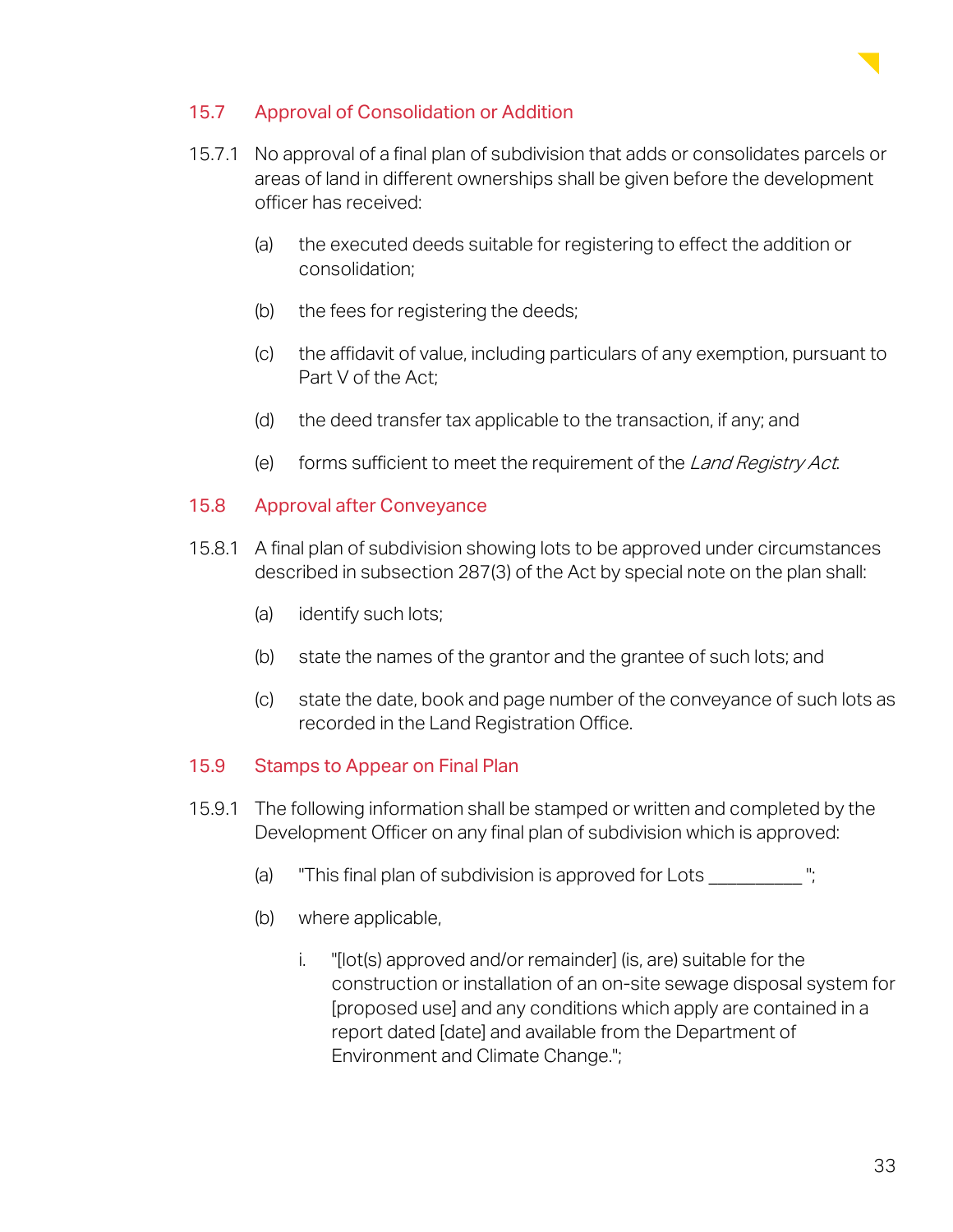

- ii. " IMPORTANT NOTICE [lot(s) approved and/or remainder] (has, have) been created for a purpose which does not require an on-site sewage disposal system and will not be eligible for a permit to install a system unless the requirements of the Department of Environment and Climate Change are met.";
- iii. "[lot(s) approved and/or remainder] (is, are) served by an existing onsite system and should a replacement system become necessary in future, approval of the replacement system from the Department of Environment and Climate Change is required"; or
- iv. "lot(s) are serviced with central sanitary sewer; and
- (c) where applicable,
	- i. a notation stating that access to the public street as shown has been approved for the lots created by this final plan and any conditions which apply are listed on the plan or are contained in a report dated \_\_\_\_\_\_\_\_\_\_\_\_\_\_\_, available from the authority having jurisdiction for public streets; or
	- ii. where a lot which abuts a public street does not have an approved access point along the street, a notation stating that direct access to the street is not permitted.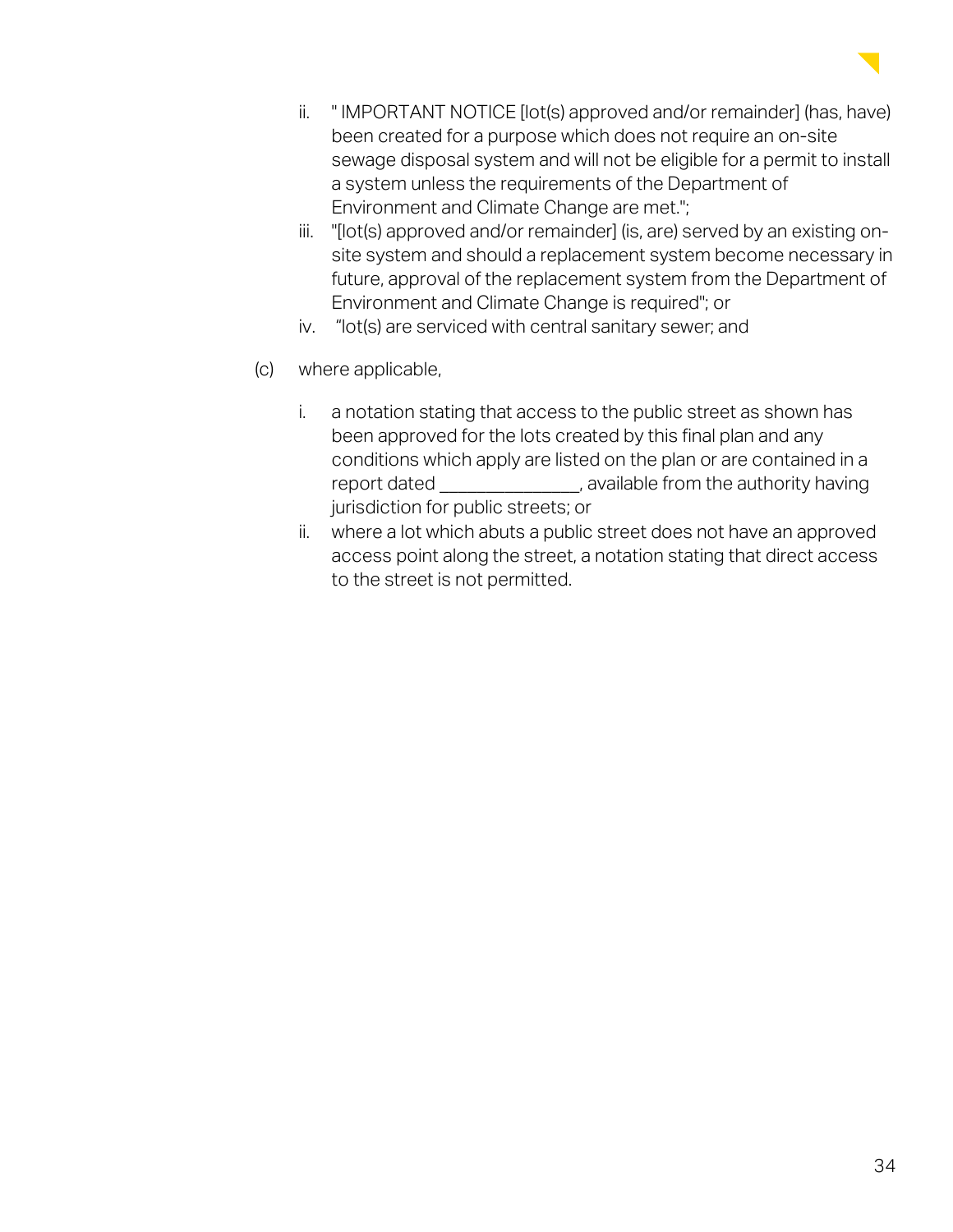

### 16 Repeal of Subdivision

#### 16.1 Approval May be Repealed

16.1.1 Where a plan of subdivision has been approved, the approval may be repealed for any or all of the lots created by the plan or instrument of subdivision.

#### 16.2 Application to Repeal

- 16.2.1 Any person requesting a repeal shall submit an application in the form specified in Schedule C to the Development Officer.
- 16.2.2 At the time of application for the repeal of a subdivision the subdivider shall submit to the development officer:
	- (a) the fees contained in the *Costs and Fees Act*, and its regulations, for registering a repeal of a plan of subdivision; and
	- (b) the processing fee set by the Council.

#### 16.3 Provisions Applicable

- 16.3.1 The notification and approval provisions of the Act which apply to the approval of a plan of subdivision shall also apply to a repeal.
- 16.3.2 Parts 5 to 15 inclusive of this By-law do not apply to the repeal of a plan of subdivision.

#### 16.4 Agency Assessments

16.4.1 When the Development Officer is satisfied that an application for repeal is complete, the development officer may forward a copy to any agency that provided an assessment or recommendations on the original plan of subdivision.